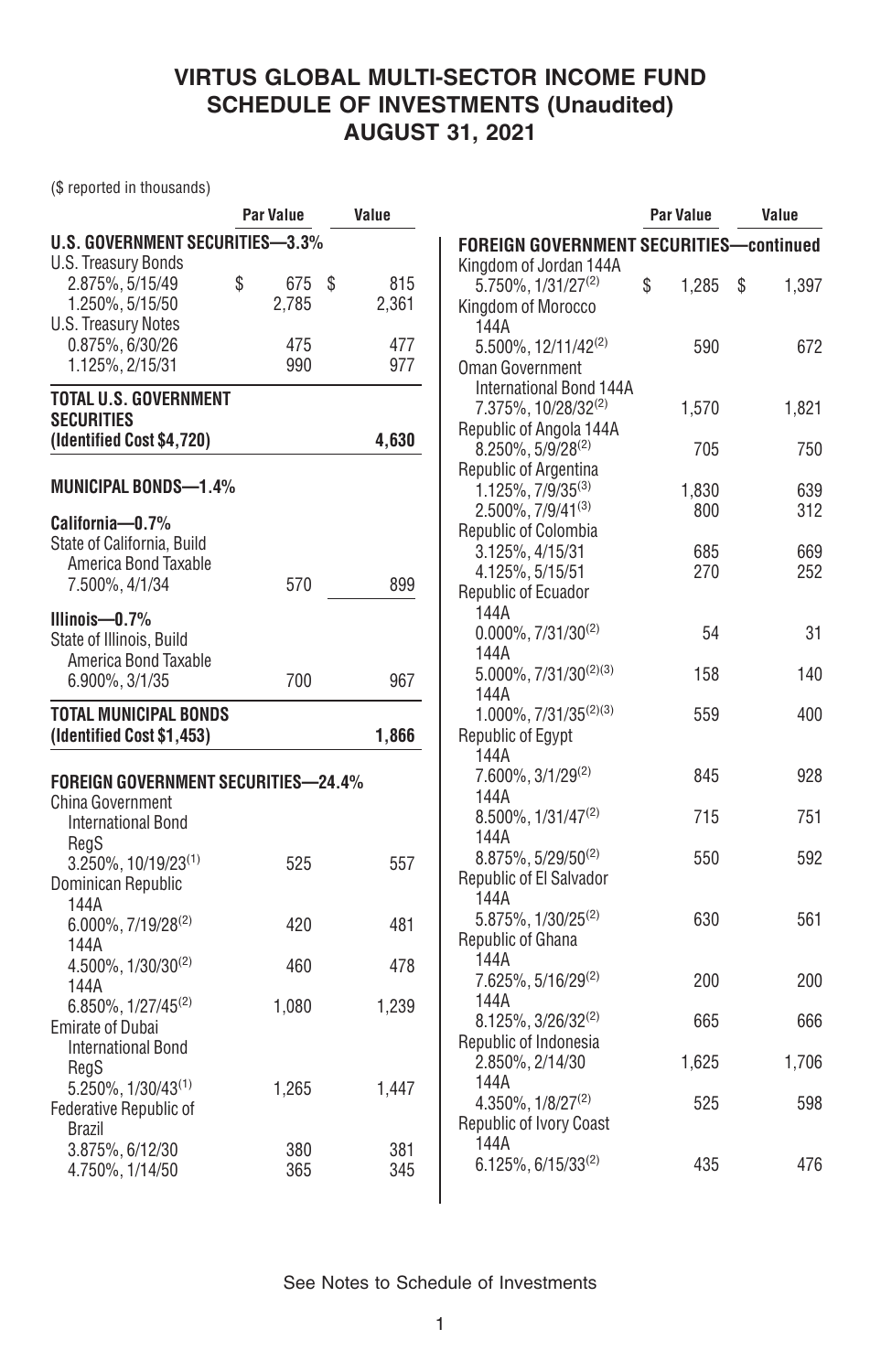(\$ reported in thousands)

|                                                | <b>Par Value</b> | Value     |                                                | Par Value    | Value  |
|------------------------------------------------|------------------|-----------|------------------------------------------------|--------------|--------|
| <b>FOREIGN GOVERNMENT SECURITIES-continued</b> |                  |           | <b>FOREIGN GOVERNMENT SECURITIES-continued</b> |              |        |
| Republic of Kenya 144A                         |                  |           | 144A                                           |              |        |
| $8.000\%$ , 5/22/32 <sup>(2)</sup>             | \$<br>510        | \$<br>583 | 7.375%, 9/25/32 <sup>(2)</sup>                 | \$<br>805 \$ | 860    |
| Republic of Nigeria                            |                  |           | 144A                                           |              |        |
| 144A                                           |                  |           | 7.253%, 3/15/33(2)                             | 510          | 540    |
| 6.500%, 11/28/27 <sup>(2)</sup>                | 275              | 290       | <b>United Mexican States</b>                   |              |        |
| 144A                                           |                  |           | 2.659%, 5/24/31                                | 310          | 308    |
| 7.875%, 2/16/32(2)                             | 450              | 484       | 4.500%, 1/31/50                                | 1,430        | 1,554  |
| Republic of Pakistan                           |                  |           |                                                |              |        |
| 144A                                           |                  |           | <b>TOTAL FOREIGN GOVERNMENT</b>                |              |        |
| 8.250%, 9/30/25(2)                             | 350              | 381       | <b>SECURITIES</b>                              |              |        |
| 144A                                           |                  |           | (Identified Cost \$34,395)                     |              | 33,732 |
| 6.875%, 12/5/27 <sup>(2)</sup>                 | 360              | 368       |                                                |              |        |
| Republic of Panama                             |                  |           | MORTGAGE-BACKED SECURITIES-9.5%                |              |        |
| 3.870%, 7/23/60                                | 850              | 879       |                                                |              |        |
| <b>Republic of Philippines</b>                 |                  |           | Non-Agency-9.5%                                |              |        |
| 3.700%, 3/1/41                                 | 565              | 624       | <b>Aligned Data Centers</b>                    |              |        |
| Republic of South Africa                       |                  |           | <b>Issuer LLC 2021-1A, A2</b>                  |              |        |
| 4.300%, 10/12/28                               | 325              | 335       | 144A                                           |              |        |
| 5.650%, 9/27/47                                | 360              | 362       | 1.937%, 8/15/46 <sup>(2)</sup>                 | 475          | 477    |
| Republic of Turkey                             |                  |           | American Homes 4 Rent                          |              |        |
| 6.250%, 9/26/22                                | 390              | 405       | Trust 2014-SFR2, C                             |              |        |
| 4.875%, 10/9/26                                | 840              | 835       | 144A                                           |              |        |
| 5.875%, 6/26/31                                | 850              | 846       | 4.705%, 10/17/36 <sup>(2)</sup>                | 770          | 825    |
| 4.875%, 4/16/43                                | 935              | 768       | Arroyo Mortgage Trust                          |              |        |
| Republic of Venezuela                          |                  |           | 2019-1, A1 144A                                |              |        |
| RegS                                           |                  |           | $3.805\%, 1/25/49^{(2)(3)}$                    | 172          | 175    |
| 7.650%, 4/21/25 <sup>(1)(4)</sup>              | 1,380            | 138       | <b>Bayview Opportunity</b>                     |              |        |
| <b>Russian Federation</b>                      |                  |           | Master Fund IVa Trust                          |              |        |
| <b>Eurobond RegS</b>                           |                  |           | 2016-SPL1, B1 144A                             |              |        |
| $4.375\%, 3/21/29^{(1)}$                       | 600              | 686       | 4.250%, 4/28/55 <sup>(2)</sup>                 | 540          | 559    |
| Saudi Government                               |                  |           | 2017-SPL5, B1 144A                             |              |        |
| <b>International Bond</b>                      |                  |           | $4.000\%$ , 6/28/57 <sup>(2)(3)</sup>          | 130          | 135    |
| 144A                                           |                  |           | <b>Bayview Opportunity</b>                     |              |        |
| 3.625%, 3/4/28 <sup>(2)</sup>                  | 900              | 998       | Master Fund IVb Trust                          |              |        |
| 144A                                           |                  |           | 2016-SPL2, B1 144A                             |              |        |
| 4.500%, 10/26/46 <sup>(2)</sup>                | 780              | 916       | 4.250%, 6/28/53(2)(3)                          | 385          | 401    |
| State of Israel                                |                  |           | BX Trust 2019-OC11, D                          |              |        |
| 2.750%, 7/3/30                                 | 480              | 516       | 144A                                           |              |        |
| State of Qatar                                 |                  |           | 4.075%, 12/9/41 <sup>(2)(3)</sup>              | 515          | 557    |
| 144A                                           |                  |           | CF Hippolyta LLC 2020-1,                       |              |        |
| $3.750\%$ , 4/16/30 <sup>(2)</sup>             | 450              | 513       | A1 144A                                        |              |        |
| 144A                                           |                  |           | 1.690%, 7/15/60(2)                             | 361          | 367    |
| 4.400%, 4/16/50 <sup>(2)</sup>                 | 365              | 452       | Citigroup Mortgage Loan                        |              |        |
| <b>Ukraine Government</b>                      |                  |           | Trust, Inc. 2019-RP1,                          |              |        |
| 144A                                           |                  |           | A1 144A                                        |              |        |
| $6.876\%, 5/21/29^{(2)}$                       | 570              | 602       | $3.500\%$ , $1/25/66^{(2)(3)}$                 | 362          | 378    |
|                                                |                  |           |                                                |              |        |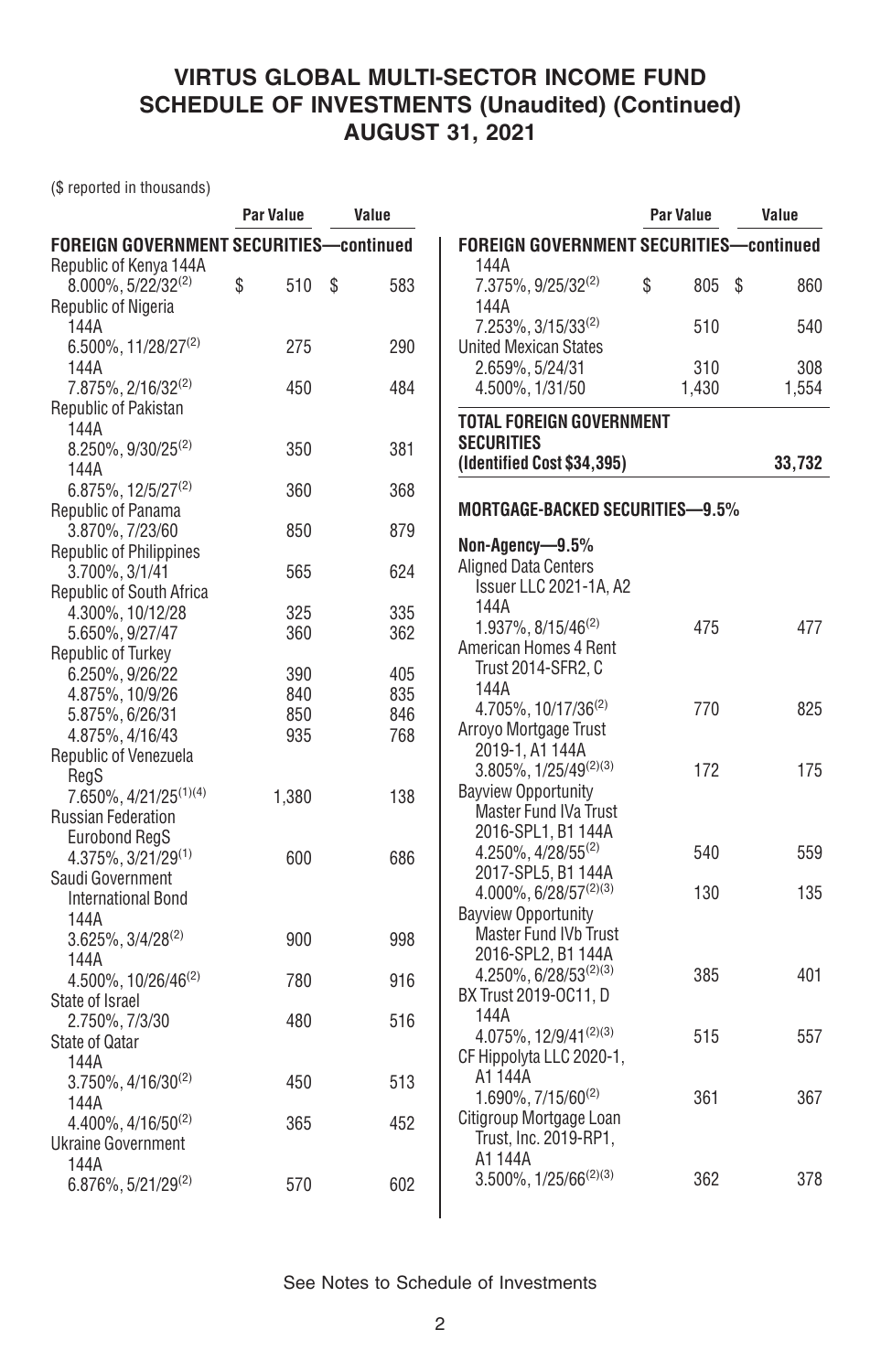|                                                                                                        | Par Value  | Value      |                                                                                          | Par Value | Value     |
|--------------------------------------------------------------------------------------------------------|------------|------------|------------------------------------------------------------------------------------------|-----------|-----------|
| Non-Agency-continued<br>CoreVest American                                                              |            |            | Non-Agency-continued<br>2021-2, A1 144A                                                  |           |           |
| Finance Trust 2018-2, A<br>144A<br>$4.026\%$ , 11/15/52 <sup>(2)</sup>                                 | \$<br>210  | \$<br>221  | $2.115\%, 3/25/26^{(2)(3)}$<br>Pretium Mortgage Credit<br>Partners I LLC                 | \$<br>522 | \$<br>523 |
| Dominion Mortgage Trust<br>2021-RTL1, A1 144A                                                          |            |            | 2020-NPL3, A1 144A<br>$3.105\%$ , 6/27/60 <sup>(2)(3)</sup>                              | 455       | 459       |
| 2.487%, 7/25/27 <sup>(2)(3)(5)</sup><br><b>Ellington Financial</b><br>Mortgage Trust                   | 570        | 570        | <b>Progress Residential Trust</b><br>2021-SFR6, C 144A<br>1.855%, 7/17/38 <sup>(2)</sup> | 190       | 190       |
| 2019-2, A3 144A<br>$3.046\%$ , 11/25/59 <sup>(2)(3)</sup>                                              | 99         | 101        | <b>Provident Funding</b><br>Mortgage Trust 2019-1.                                       |           |           |
| 2021-2, A3 144A<br>$1.291\%, 6/25/66^{(2)(3)}$                                                         | 522        | 522        | A2144A<br>$3.000\%$ , $12/25/49^{(2)(3)}$                                                | 127       | 128       |
| <b>FirstKey Homes Trust</b><br>2020-SFR2, B 144A<br>$1.567\%$ , 10/19/37 <sup>(2)</sup>                | 475        | 475        | Starwood Mortgage<br><b>Residential Trust</b><br>2021-3, A3 144A                         |           |           |
| JPMorgan Chase<br>Mortgage Trust<br>2014-5, B2 144A                                                    |            |            | $1.518\%, 6/25/56^{(2)(3)}$<br><b>Towd Point Mortgage</b><br>Trust                       | 92        | 92        |
| 2.891%, 10/25/29(2)(3)<br>2016-SH1, M2 144A                                                            | 163        | 167        | 2016-4, B1 144A<br>$3.842\%, 7/25/56^{(2)(3)}$                                           | 260       | 286       |
| $3.750\%, 4/25/45^{(2)(3)}$<br>2016-SH2, M2 144A<br>$3.750\%$ , $12/25/45^{(2)(3)}$                    | 137<br>294 | 140<br>300 | 2017-1, M1 144A<br>3.750%, 10/25/56 <sup>(2)(3)</sup><br>2018-6, A2 144A                 | 265       | 282       |
| <b>MetLife Securitization</b><br>Trust 2019-1A, A1A                                                    |            |            | $3.750\%, 3/25/58^{(2)(3)}$<br>2015-2, 1M1 144A                                          | 215       | 228       |
| 144A<br>$3.750\%, 4/25/58^{(2)(3)}$                                                                    | 252        | 259        | $3.250\%, 11/25/60^{(2)(3)}$<br><b>TVC Mortgage Trust</b>                                | 615       | 629       |
| Morgan Stanley Bank of<br>America Merrill Lynch<br>Trust 2015-C22, AS                                  |            |            | 2020-RTL1, M 144A<br>5.193%, 9/25/24 <sup>(2)(3)</sup><br><b>UBS Commercial</b>          | 500       | 499       |
| 3.561%, 4/15/48<br>New Residential Mortgage<br>Loan Trust                                              | 220        | 232        | <b>Mortgage Trust</b><br>2012-C1, D 144A<br>5.736%, 5/10/45 <sup>(2)(3)</sup>            | 415       | 395       |
| 2016-3A, B1 144A<br>$4.000\%$ , $9/25/56^{(2)(3)}$                                                     | 213        | 228        | VCAT LLC<br>2021-NPL3, A1 144A                                                           |           |           |
| 2016-4A, B1A 144A<br>4.500%, 11/25/56 <sup>(2)(3)</sup>                                                | 570        | 623        | $1.743\%$ , 5/25/51 <sup>(2)(3)</sup><br>2021-NPL4, A1 144A                              | 399       | 399       |
| OBX Trust 2019-INV1, A3<br>144A                                                                        |            |            | $1.868\%, 8/25/51^{(2)(3)}$                                                              | 285       | 285       |
| 4.500%, 11/25/48 <sup>(2)(3)</sup><br><b>Preston Ridge Partners</b><br>Mortgage LLC<br>2020-3, A1 144A | 145        | 149        |                                                                                          |           |           |
| 2.857%, 9/25/25(2)(3)                                                                                  | 584        | 585        |                                                                                          |           |           |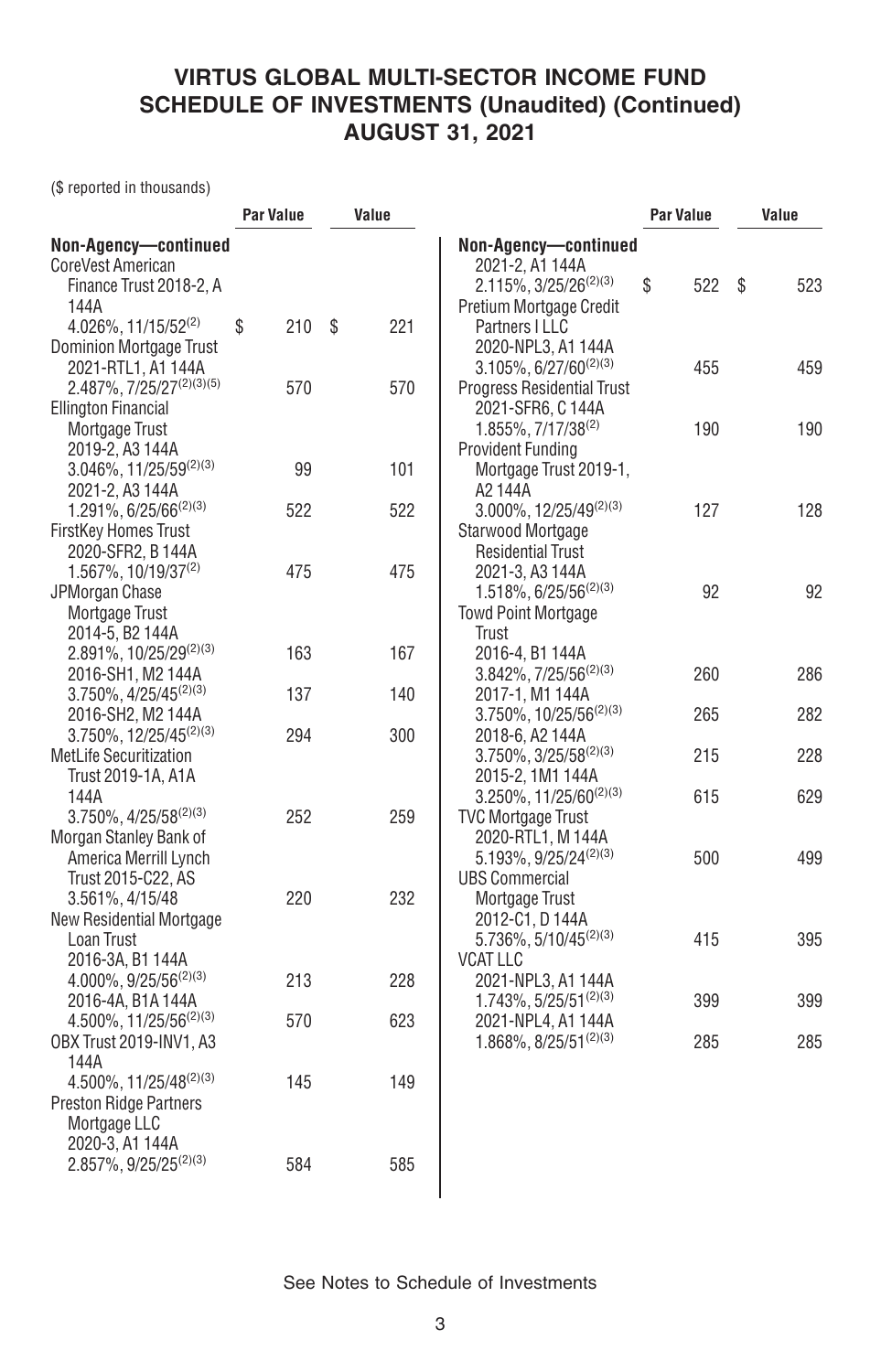(\$ reported in thousands)

|                                                                                                                           | Par Value  | Value               |                                                                                                                                                                                          | Par Value | Value        |
|---------------------------------------------------------------------------------------------------------------------------|------------|---------------------|------------------------------------------------------------------------------------------------------------------------------------------------------------------------------------------|-----------|--------------|
| Non-Agency-continued<br>Vericrest Opportunity<br>Loan Trust XCII LLC<br>2021-NPL1, A1 144A<br>$1.893\%, 2/27/51^{(2)(3)}$ | \$<br>327  | \$<br>328<br>13,169 | Automobiles-continued<br><b>OneMain Direct Auto</b><br>Receivables Trust<br>2018-1A, C 144A<br>$3.850\%$ , 10/14/25 <sup>(2)</sup><br>Prestige Auto Receivables<br>Trust 2019-1A, D 144A | \$<br>520 | Ŝ.<br>525    |
| TOTAL MORTGAGE-BACKED<br><b>SECURITIES</b><br>(Identified Cost \$12,923)                                                  |            | 13,169              | $3.010\%$ , $8/15/25^{(2)}$<br><b>United Auto Credit</b><br><b>Securitization Trust</b><br>2019-1, E144A                                                                                 | 525       | 538          |
| <b>ASSET-BACKED SECURITIES-11.0%</b>                                                                                      |            |                     | $4.290\%$ , $8/12/24^{(2)}$<br><b>USASF Receivables LLC</b><br>2020-1A, B 144A                                                                                                           | 520       | 527          |
| Automobiles-5.8%<br>ACC Trust 2019-1, B 144A<br>4.470%, 10/20/22 <sup>(2)</sup>                                           | 361        | 364                 | $3.220\%$ , 5/15/24 <sup>(2)</sup><br>Veros Automobile<br>Receivables Trust                                                                                                              | 580       | 590          |
| Avid Automobile<br>Receivables Trust<br>2019-1, D 144A<br>4.030%, 7/15/26 <sup>(2)</sup>                                  | 390        | 401                 | 2020-1, B 144A<br>$2.190\%$ , 6/16/25 <sup>(2)</sup><br>Westlake Automobile                                                                                                              | 515       | 518          |
| Avis Budget Rental Car<br>Funding LLC (AESOP)<br>2019-2A, D 144A<br>3.040%, 9/22/25 <sup>(2)</sup>                        | 480        | 482                 | Receivables Trust<br>2018-2A, D 144A<br>4.000%, 1/16/24 <sup>(2)</sup>                                                                                                                   | 165       | 165<br>8,027 |
| <b>Exeter Automobile</b><br>Receivables Trust<br>2018-4A, D 144A                                                          |            |                     | Credit Card-0.4%<br><b>Mission Lane Credit Card</b>                                                                                                                                      |           |              |
| 4.350%, 9/16/24 <sup>(2)</sup><br>FHF Trust 2020-1A, A<br>144A                                                            | 540        | 557                 | Master Trust 2021-A, A<br>144A<br>1.590%, 9/15/26 <sup>(2)</sup>                                                                                                                         | 605       | 605          |
| 2.590%, 12/15/23(2)<br>First Investors Auto Owner<br>Trust 2018-1A, D 144A                                                | 338        | 341                 | Equipment-0.4%<br><b>BCC Funding XVII LLC</b><br>2020-1, D 144A                                                                                                                          |           |              |
| $4.110\%$ , 6/17/24 <sup>(2)</sup><br><b>GLS Auto Receivables</b><br><b>Issuer Trust</b>                                  | 565        | 574                 | 4.890%, 9/22/25 <sup>(2)</sup><br>Other $-4.4%$                                                                                                                                          | 500       | 502          |
| 2019-4A, C 144A<br>$3.060\%$ , $8/15/25^{(2)}$<br>2020-3A. D 144A                                                         | 495        | 511                 | Agua Finance Trust<br>2017-A, A 144A<br>$3.720\%$ , 11/15/35 <sup>(2)</sup>                                                                                                              | 196       | 201          |
| 2.270%, 5/15/26(2)<br>2020-3A, E 144A<br>4.310%, 7/15/27 <sup>(2)</sup>                                                   | 480<br>550 | 492<br>577          | 2020-AA, D 144A<br>7.150%, 7/17/46 <sup>(2)</sup><br>Arby's Funding LLC                                                                                                                  | 400       | 418          |
| <b>GLS Auto Receivables</b><br>Trust 2018-3A, C 144A<br>4.180%, 7/15/24(2)                                                | 845        | 865                 | 2020-1A, A2 144A<br>3.237%, 7/30/50 <sup>(2)</sup>                                                                                                                                       | 475       | 498          |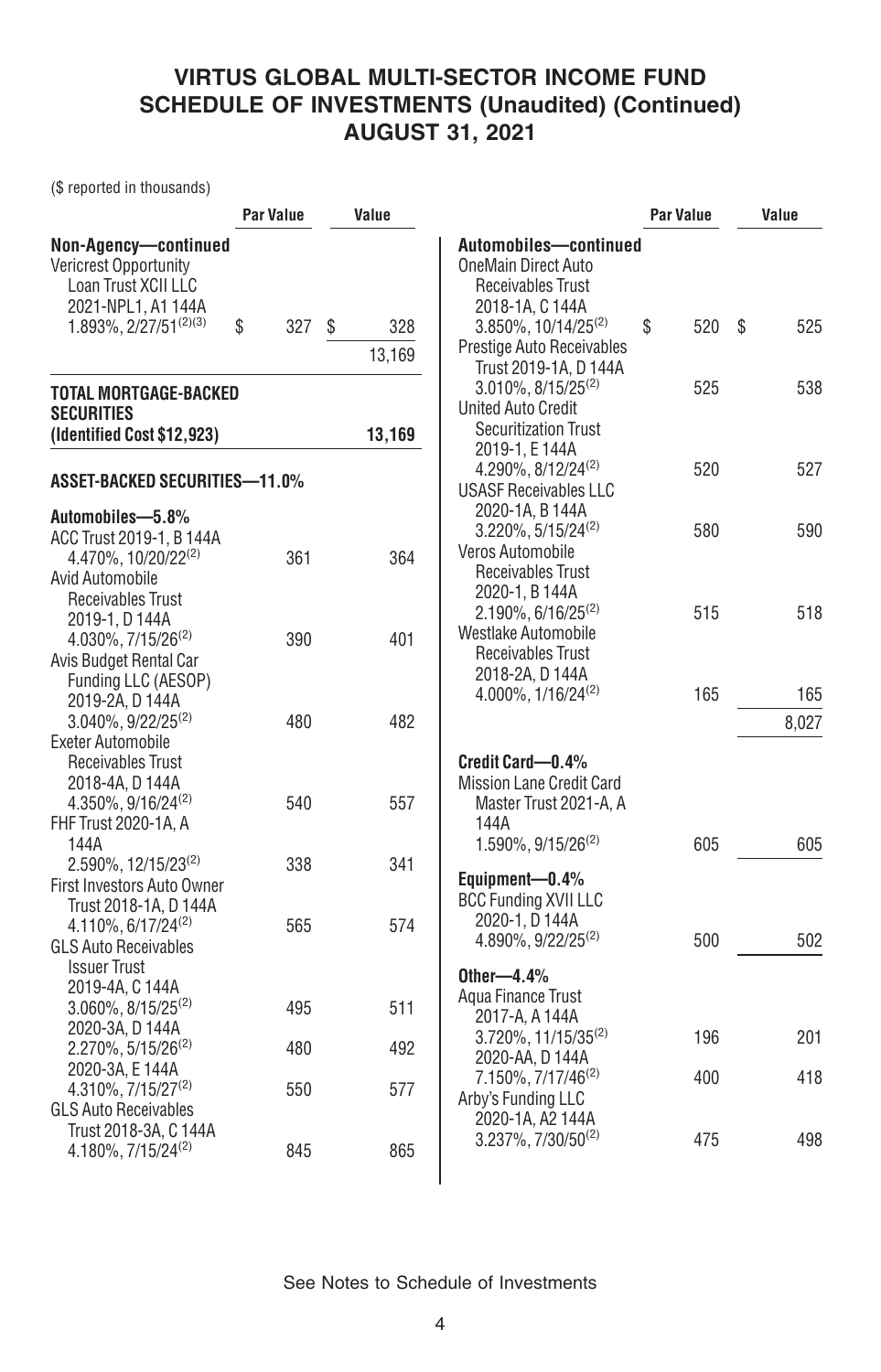|                                        | Par Value  | Value  |                                    | Par Value | Value     |
|----------------------------------------|------------|--------|------------------------------------|-----------|-----------|
| Other-continued<br><b>Business Jet</b> |            |        | CORPORATE BONDS AND NOTES—63.1%    |           |           |
| Securities LLC                         |            |        | <b>Communication Services-4.5%</b> |           |           |
| 2019-1, A 144A                         |            |        | Altice France Holding S.A.         |           |           |
| 4.212%, 7/15/34 <sup>(2)</sup>         | \$<br>175S | 181    | 144A                               |           |           |
| 2020-1A, A 144A                        |            |        | 6.000%, 2/15/28(2)                 | \$<br>200 | \$<br>198 |
| $2.981\%, 11/15/35^{(2)}$              | 270        | 275    | Altice France S.A.                 |           |           |
| Diamond Resorts Owner                  |            |        | 144A 7.375%, 5/1/26 <sup>(2)</sup> | 200       | 208       |
| Trust 2017-1A, A 144A                  |            |        | 144A                               |           |           |
| 3.270%, 10/22/29(2)                    | 124        | 126    | 5.125%, 7/15/29 <sup>(2)</sup>     | 285       | 288       |
| FAT Brands Royalty LLC                 |            |        | Baidu, Inc.                        |           |           |
| 2021-1A, A2 144A                       |            |        | 3.425%, 4/7/30                     | 445       | 481       |
| 4.750%, 4/25/51(2)                     | 480        | 479    | Cable Onda S.A. 144A               |           |           |
| Jersey Mike's Funding                  |            |        | $4.500\%$ , $1/30/30^{(2)}$        | 725       | 770       |
| 2019-1A, A2 144A                       |            |        | Cars.com, Inc. 144A                |           |           |
| 4.433%, 2/15/50 <sup>(2)</sup>         | 351        | 376    | 6.375%, 11/1/28(2)                 | 295       | 314       |
| <b>Lendmark Funding Trust</b>          |            |        | Clear Channel Outdoor              |           |           |
| 2021-1A, A 144A                        |            |        | Holdings, Inc. 144A                |           |           |
| $1.900\%$ , $11/20/31^{(2)}$           | 480        | 487    | 7.750%, 4/15/28 <sup>(2)</sup>     | 5         | 5         |
| <b>Mariner Finance Issuance</b>        |            |        | Clear Channel Worldwide            |           |           |
| Trust 2020-AA, A 144A                  |            |        | Holdings, Inc. 144A                |           |           |
| 2.190%, 8/21/34 <sup>(2)</sup>         | 480        | 489    | $5.125\%$ , 8/15/27 <sup>(2)</sup> | 175       | 180       |
| <b>NMEF Funding LLC</b>                |            |        | <b>DIRECTV Holdings LLC</b>        |           |           |
| 2019-A, C 144A                         |            |        | 144A                               |           |           |
| $3.300\%$ , $8/17/26^{(2)}$            | 415        | 424    | 5.875%, 8/15/27 <sup>(2)</sup>     | 70        | 73        |
| Oasis LLC 2020-2A, A                   |            |        | DISH DBS Corp.                     |           |           |
| 144A                                   |            |        | 7.750%, 7/1/26                     | 170       | 195       |
| 4.262%, 5/15/32(2)                     | 193        | 195    | <b>Frontier Communications</b>     |           |           |
| <b>Octane Receivables Trust</b>        |            |        | Holdings LLC 144A                  |           |           |
| 2019-1A. A 144A                        |            |        | $6.750\%$ , $5/1/29^{(2)}$         | 395       | 423       |
| 3.160%, 9/20/23(2)                     | 103        | 103    | Grupo Televisa SAB                 |           |           |
| Oportun Funding XIV LLC                |            |        | 4.625%, 1/30/26                    | 525       | 585       |
| 2021-A, B 144A                         |            |        | iHeartCommunications,              |           |           |
| 1.760%, 3/8/28 <sup>(2)</sup>          | 580        | 582    | Inc.                               |           |           |
| <b>Planet Fitness Master</b>           |            |        | 8.375%, 5/1/27                     | 278       | 295       |
| Issuer LLC 2018-1A,                    |            |        | Level 3 Financing, Inc.            |           |           |
| A2II 144A                              |            |        | 144A                               |           |           |
| 4.666%, 9/5/48(2)                      | 525        | 543    | 3.625%, 1/15/29(2)                 | 390       | 378       |
| Trinity Rail Leasing LLC               |            |        | Mav Acquisition Corp.              |           |           |
| 2019-1A, A 144A                        |            |        | 144A                               |           |           |
| 3.820%, 4/17/49 <sup>(2)</sup>         | 321        | 336    | 8.000%, 8/1/29(2)                  | 335       | 329       |
| TRP LLC 2021-1, A 144A                 |            |        | Millennium Escrow Corp.            |           |           |
| $2.070\%$ , 6/19/51 <sup>(2)</sup>     | 324        | 325    | 144A                               |           |           |
|                                        |            |        | $6.625\%, 8/1/26^{(2)}$            | 265       | 272       |
|                                        |            | 6,038  | Northwest Fiber LLC                |           |           |
|                                        |            |        | 144A                               |           |           |
| TOTAL ASSET-BACKED SECURITIES          |            |        | $6.000\%$ , 2/15/28 <sup>(2)</sup> | 35        | 35        |
| (Identified Cost \$14,825)             |            | 15,172 |                                    |           |           |
|                                        |            |        |                                    |           |           |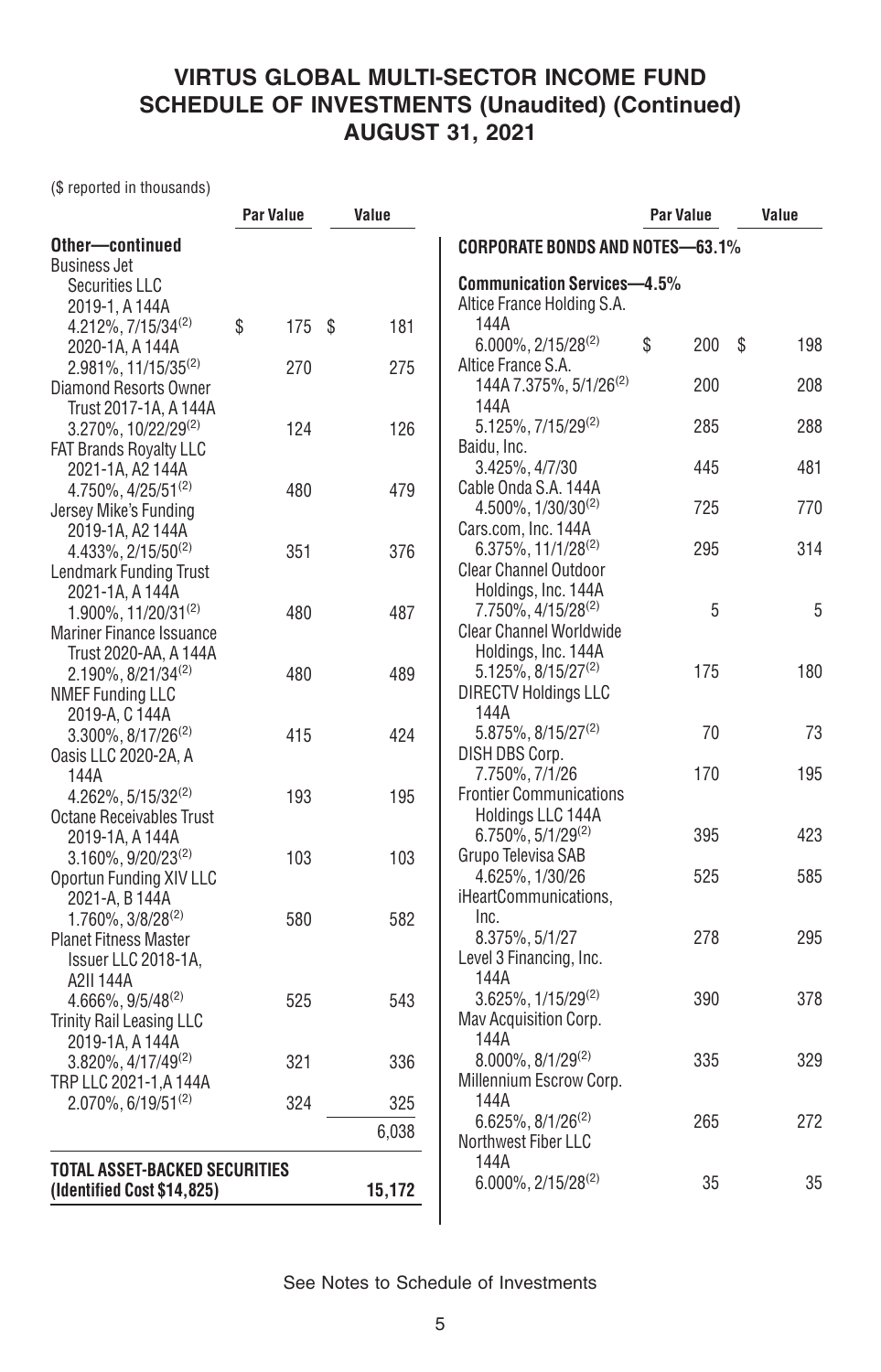(\$ reported in thousands)

|                                                                                                    | Par Value  | Value        |                                                                                                 | Par Value        | Value            |
|----------------------------------------------------------------------------------------------------|------------|--------------|-------------------------------------------------------------------------------------------------|------------------|------------------|
| <b>Communication</b><br>Services-continued<br>144A                                                 |            |              | Consumer<br>Discretionary-continued<br>Gateway Casinos &                                        |                  |                  |
| 10.750%, 6/1/28 <sup>(2)</sup><br>Radiate Holdco LLC                                               | \$<br>180  | \$<br>203    | Entertainment Ltd.<br>144A                                                                      |                  |                  |
| 144A<br>4.500%, 9/15/26 <sup>(2)</sup><br>144A                                                     | 65         | 68           | $8.250\%$ , 3/1/24 <sup>(2)</sup><br>Golden Nugget, Inc. 144A<br>8.750%, 10/1/25 <sup>(2)</sup> | \$<br>495<br>185 | \$<br>500<br>195 |
| 6.500%, 9/15/28 <sup>(2)</sup><br>Telesat Canada 144A                                              | 225        | 229          | <b>Hilton Grand Vacations</b><br><b>Borrower Escrow LLC</b>                                     |                  |                  |
| 6.500%, 10/15/27 <sup>(2)</sup><br>TripAdvisor, Inc. 144A                                          | 535        | 452          | 144A<br>5.000%, 6/1/29(2)                                                                       | 335              | 339              |
| 7.000%, 7/15/25 <sup>(2)</sup>                                                                     | 250        | 264<br>6,245 | <b>LCM</b> Investments<br>Holdings II LLC 144A<br>$4.875\%$ , $5/1/29^{(2)}$                    | 15               | 15               |
| <b>Consumer Discretionary-5.2%</b><br>Adtalem Global Education,                                    |            |              | M/I Homes, Inc.<br>4.950%, 2/1/28                                                               | 385              | 403              |
| Inc. 144A<br>$5.500\%, 3/1/28^{(2)}$                                                               | 395        | 404          | Mclaren Finance plc 144A<br>7.500%, 8/1/26 <sup>(2)</sup><br>Metis Merger Sub LLC               | 420              | 418              |
| Ambience Merger Sub,<br>Inc.<br>144A                                                               |            |              | 144A<br>$6.500\%$ , $5/15/29^{(2)}$                                                             | 160              | 160              |
| 4.875%, 7/15/28 <sup>(2)</sup><br>144A                                                             | 45         | 45           | <b>MGM Growth Properties</b><br>Operating                                                       |                  |                  |
| 7.125%, 7/15/29(2)<br>APX Group, Inc. 144A                                                         | 325        | 325          | Partnership LP 144A<br>$4.625\%$ , 6/15/25 <sup>(2)</sup><br>Michaels Cos., Inc. (The)          | 70               | 75               |
| 5.750%, 7/15/29(2)<br>Brunswick Corp.<br>2.400%, 8/18/31                                           | 215<br>261 | 216<br>256   | 144A<br>7.875%, 5/1/29(2)                                                                       | 125              | 129              |
| Carnival Corp. 144A<br>4.000%, 8/1/28 <sup>(2)</sup>                                               | 5          | 5            | Mohegan Gaming &<br>Entertainment 144A                                                          |                  |                  |
| Carriage Services, Inc.<br>144A                                                                    |            |              | $8.000\%$ , $2/1/26^{(2)}$<br>NCL Corp., Ltd. 144A<br>5.875%, 3/15/26 <sup>(2)</sup>            | 285<br>195       | 299<br>196       |
| $4.250\%$ , 5/15/29 <sup>(2)</sup><br>Clarios Global LP 144A<br>$8.500\%$ , 5/15/27 <sup>(2)</sup> | 225<br>260 | 225<br>278   | NCL Finance Ltd. 144A<br>$6.125\%, 3/15/28^{(2)}$                                               | 110              | 111              |
| Cooper-Standard<br>Automotive, Inc. 144A                                                           |            |              | NMG Holding Co., Inc.<br>144A                                                                   |                  |                  |
| 13.000%, 6/1/24 <sup>(2)</sup><br>Downstream Development                                           | 275        | 304          | 7.125%, 4/1/26 <sup>(2)</sup><br><b>Premier Entertainment</b><br>Sub LLC 144A                   | 410              | 434              |
| Authority of the Quapaw<br>Tribe of Oklahoma 144A<br>10.500%, 2/15/23 <sup>(2)</sup>               | 140        | 146          | 5.625%, 9/1/29 <sup>(2)</sup><br>Royal Caribbean Cruises                                        | 305              | 313              |
| Ford Motor Co.<br>9.000%, 4/22/25                                                                  | 362        | 442          | Ltd.<br>144A 4.250%, 7/1/26 <sup>(2)</sup>                                                      | 15               | 15               |
|                                                                                                    |            |              |                                                                                                 |                  |                  |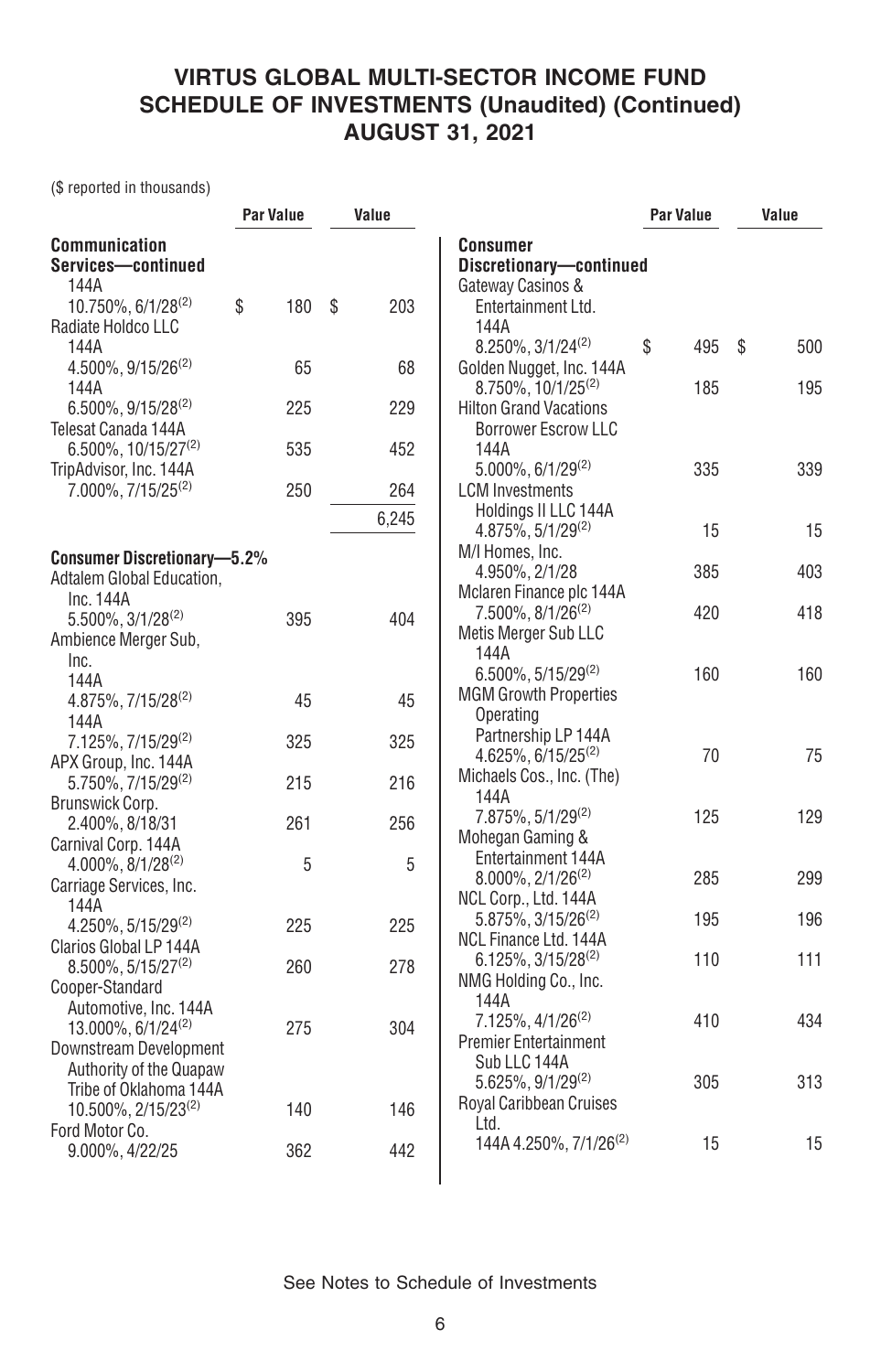(\$ reported in thousands)

|                                                                                                 | Par Value       | Value           |                                                                                         | <b>Par Value</b> | Value      |
|-------------------------------------------------------------------------------------------------|-----------------|-----------------|-----------------------------------------------------------------------------------------|------------------|------------|
| Consumer<br>Discretionary-continued<br>144A                                                     |                 |                 | Energy-continued<br>144A 5.375%, 3/1/30 <sup>(2)</sup><br><b>Ascent Resources Utica</b> | 110<br>S         | \$<br>112  |
| 5.500%, 8/31/26 <sup>(2)</sup><br>144A 5.500%, 4/1/28 <sup>(2)</sup><br><b>Scientific Games</b> | 130<br>\$<br>25 | \$<br>132<br>25 | Holdings LLC 144A<br>8.250%, 12/31/28 <sup>(2)</sup><br><b>BP Capital Markets plc</b>   | 275              | 291        |
| International, Inc. 144A<br>8.250%, 3/15/26 <sup>(2)</sup>                                      | 135             | 144             | $4.875\%$ <sup>(6)</sup><br>Callon Petroleum Co.                                        | 375              | 413        |
| SeaWorld Parks &<br>Entertainment, Inc.<br>144A                                                 |                 |                 | 6.125%, 10/1/24<br>144A 8.000%, 8/1/28 <sup>(2)</sup><br>Chesapeake Energy Corp.        | 218<br>15        | 211<br>14  |
| 5.250%, 8/15/29(2)<br>Tenneco, Inc. 144A                                                        | 130             | 130             | 144A 5.500%, 2/1/26 <sup>(2)</sup><br>144A 5.875%, 2/1/29 <sup>(2)</sup>                | 195<br>50        | 204<br>53  |
| 5.125%, 4/15/29 <sup>(2)</sup><br>Weekley Homes LLC 144A                                        | 260             | 270             | Citgo Holding, Inc. 144A<br>$9.250\%$ , $8/1/24^{(2)}$                                  | 135              | 135        |
| 4.875%, 9/15/28 <sup>(2)</sup>                                                                  | 270             | 280<br>7,229    | Citgo Petroleum Corp.<br>144A<br>$7.000\%$ , 6/15/25 <sup>(2)</sup>                     | 95               | 97         |
| <b>Consumer Staples-0.5%</b><br>Triton Water Holdings, Inc.                                     |                 |                 | <b>Colgate Energy Partners</b><br>III LLC 144A                                          |                  |            |
| 144A<br>$6.250\%, 4/1/29^{(2)}$                                                                 | 95              | 94              | 5.875%, 7/1/29 <sup>(2)</sup><br>Coronado Finance Pty Ltd.<br>144A                      | 40               | 41         |
| Turning Point Brands, Inc.<br>144A<br>5.625%, 2/15/26(2)                                        | 245             | 258             | 10.750%, 5/15/26 <sup>(2)</sup><br>CrownRock LP 144A                                    | 285              | 313        |
| Vector Group Ltd. 144A<br>$5.750\%$ , $2/1/29^{(2)}$                                            | 295             | 300             | 5.625%, 10/15/25 <sup>(2)</sup><br>CSI Compressco LP 144A                               | 530              | 546        |
|                                                                                                 |                 | 652             | 7.500%, 4/1/25 <sup>(2)</sup><br><b>Energy Transfer LP Series</b><br>Н.                 | 335              | 334        |
| Energy- $16.9\%$<br>Alliance Resource<br><b>Operating Partners LP</b>                           |                 |                 | $6.500\%$ <sup>(6)</sup><br><b>EQM Midstream</b><br>Partners LP                         | 375              | 384        |
| 144A<br>7.500%, 5/1/25 <sup>(2)</sup><br>Antero Midstream                                       | 490             | 494             | 144A 6.000%, 7/1/25 <sup>(2)</sup><br>144A 6.500%, 7/1/27 <sup>(2)</sup><br>144A        | 105<br>115       | 113<br>128 |
| Partners LP<br>144A                                                                             |                 |                 | $4.500\%$ , $1/15/29^{(2)}$<br>144A                                                     | 75               | 76         |
| 7.875%, 5/15/26 <sup>(2)</sup><br>144A                                                          | 190             | 209             | $4.750\%$ , $1/15/31^{(2)}$<br>Fermaca Enterprises S de                                 | 75               | 76         |
| 5.750%, 1/15/28 <sup>(2)</sup><br>Antero Resources Corp.<br>144A                                | 375             | 390             | RL de CV 144A<br>$6.375\%, 3/30/38^{(2)}$                                               | 1,167            | 1,332      |
| 8.375%, 7/15/26 <sup>(2)</sup><br>144A 7.625%, 2/1/29 <sup>(2)</sup>                            | 101<br>105      | 114<br>115      | <b>Hilcorp Energy I LP</b><br>144A 5.750%, 2/1/29 <sup>(2)</sup>                        | 215              | 218        |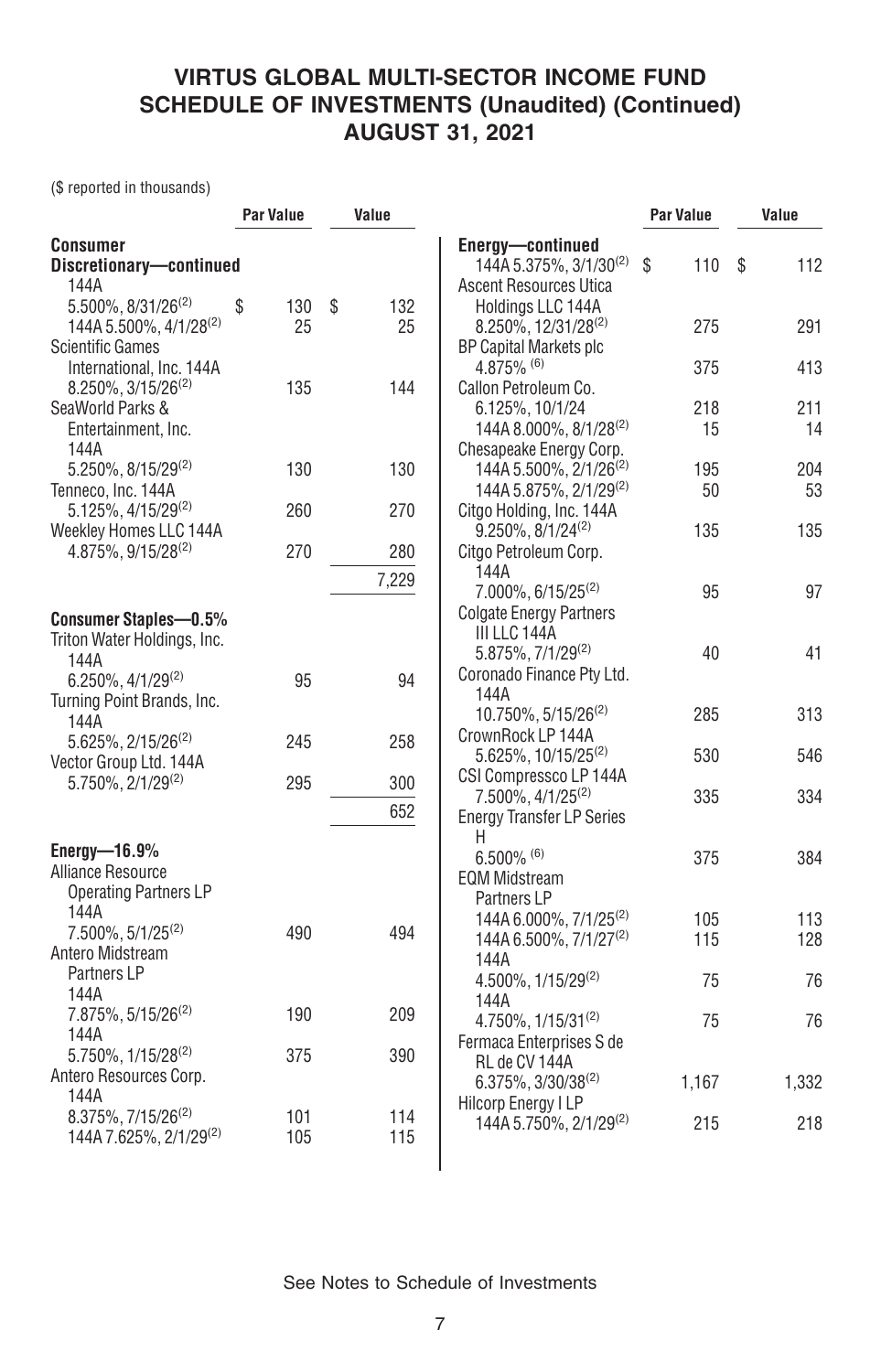(\$ reported in thousands)

|                                    | Par Value | Value     |                                       | <b>Par Value</b> | Value     |
|------------------------------------|-----------|-----------|---------------------------------------|------------------|-----------|
| Energy-continued                   |           |           | Energy-continued                      |                  |           |
| 144A 6.000%, 2/1/31 <sup>(2)</sup> | 215<br>S  | \$<br>221 | Petrobras Global Finance              |                  |           |
| Indigo Natural                     |           |           | B.V.                                  |                  |           |
| Resources LLC 144A                 |           |           | 7.375%, 1/17/27                       | \$<br>230        | \$<br>282 |
| 5.375%, 2/1/29 <sup>(2)</sup>      | 240       | 248       | 6.900%, 3/19/49                       | 580              | 688       |
| KazMunayGas National               |           |           | Petroleos de Venezuela                |                  |           |
| Co., JSC                           |           |           | S.A. 144A                             |                  |           |
| 144A                               |           |           | $6.000\%$ , 5/16/24 <sup>(2)(4)</sup> | 1.820            | 80        |
| 4.750%, 4/19/27 <sup>(2)</sup>     | 315       | 357       | Petroleos Mexicanos                   |                  |           |
| 144A                               |           |           | 6.500%, 3/13/27                       | 1,430            | 1,511     |
| 5.750%, 4/19/47 <sup>(2)</sup>     | 640       | 794       | 5.950%, 1/28/31                       | 725              | 711       |
| Kinder Morgan, Inc.                |           |           | 6.500%, 6/2/41                        | 295              | 265       |
| 7.750%, 1/15/32                    | 380       | 550       | 7.690%, 1/23/50                       | 520              | 496       |
| Kosmos Energy Ltd. 144A            |           |           | 6.375%, 1/23/45                       | 1,515            | 1,298     |
| 7.500%, 3/1/28 <sup>(2)</sup>      | 580       | 550       | 6.350%, 2/12/48                       | 450              | 382       |
| <b>Lundin Energy Finance</b>       |           |           | Petronas Capital Ltd. 144A            |                  |           |
| <b>B.V. 144A</b>                   |           |           | 3.500%, 4/21/30(2)                    | 555              | 612       |
| 2.000%, 7/15/26 <sup>(2)</sup>     | 390       | 393       | Plains All American                   |                  |           |
| Magnolia Oil & Gas                 |           |           | Pipeline LP                           |                  |           |
| Operating LLC 144A                 |           |           | 3.800%, 9/15/30                       | 460              | 495       |
| $6.000\%$ , $8/1/26^{(2)}$         | 290       | 299       | Saudi Arabian Oil Co. 144A            |                  |           |
| Mesquite Energy, Inc.              |           |           | $2.250\%$ , 11/24/30 <sup>(2)</sup>   | 950              | 943       |
| 144A                               |           |           | State Oil Co. of the                  |                  |           |
| 7.250%, 2/15/23 <sup>(2)(5)</sup>  | 135       | 3         | Azerbaijan Republic                   |                  |           |
| Nabors Industries Ltd.             |           |           | RegS                                  |                  |           |
| 144A                               |           |           | $6.950\%$ , 3/18/30 <sup>(1)</sup>    | 625              | 775       |
| 7.250%, 1/15/26 <sup>(2)</sup>     | 210       | 195       | Transocean, Inc. 144A                 |                  |           |
| Northriver Midstream               |           |           | 11.500%, 1/30/27 <sup>(2)</sup>       | 9                | 9         |
| Finance LP 144A                    |           |           | Transportadora de Gas del             |                  |           |
| 5.625%, 2/15/26 <sup>(2)</sup>     | 275       | 288       | Peru S.A. 144A                        |                  |           |
| Occidental Petroleum               |           |           | 4.250%, 4/30/28(2)                    | 1,350            | 1,448     |
| Corp.                              |           |           | <b>USA Compression</b>                |                  |           |
| 5.500%, 12/1/25                    | 10        | 11        | Partners LP                           |                  |           |
| 3.500%, 8/15/29                    | 180       | 187       | 6.875%, 4/1/26                        | 220              | 229       |
| 6.625%, 9/1/30                     | 195       | 243       | Venture Global Calcasieu              |                  |           |
| 6.125%, 1/1/31                     | 275       | 333       | Pass LLC 144A                         |                  |           |
| Odebrecht Oil & Gas                |           |           | $4.125\%$ , 8/15/31 <sup>(2)</sup>    | 260              | 273       |
| Finance Ltd. 144A                  |           |           |                                       |                  | 23,449    |
| $0.000\%$ (2)(6)                   | 155       | 1         |                                       |                  |           |
| Parsley Energy LLC 144A            |           |           | Financials-14.8%                      |                  |           |
| 4.125%, 2/15/28 <sup>(2)</sup>     | 210       | 220       | Acrisure LLC 144A                     |                  |           |
| Pertamina Persero PT               |           |           | 7.000%, 11/15/25 <sup>(2)</sup>       | 620              | 632       |
| 144A                               |           |           | Allstate Corp. (The) Series           |                  |           |
| 6.450%, 5/30/44(2)                 | 425       | 564       | B                                     |                  |           |
| RegS                               |           |           | 5.750%, 8/15/53                       | 606              | 658       |
| $6.450\%$ , 5/30/44 <sup>(1)</sup> | 815       | 1,082     |                                       |                  |           |
|                                    |           |           |                                       |                  |           |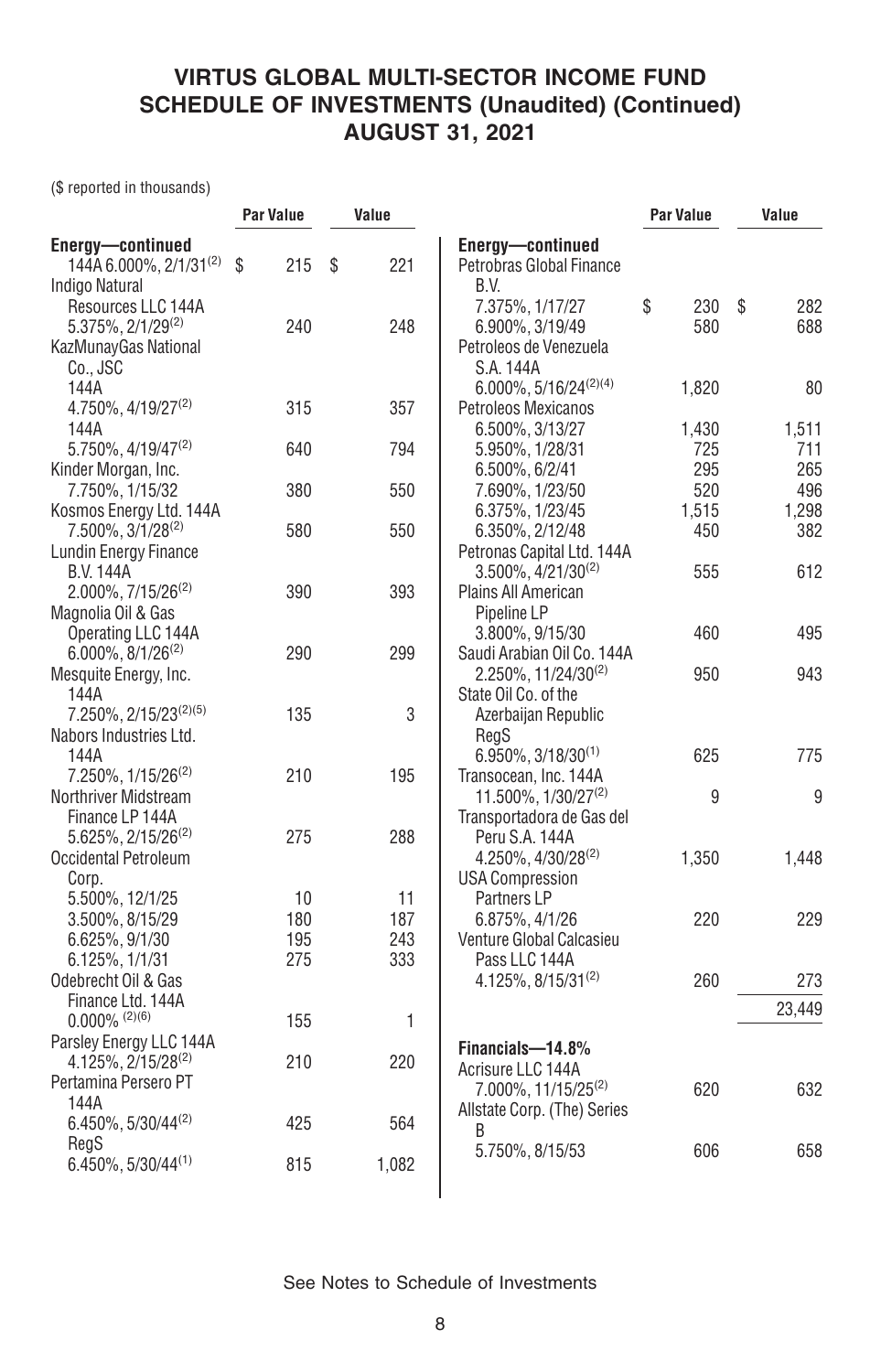(\$ reported in thousands)

|                                                                                          | <b>Par Value</b> | Value     |                                                                                              | <b>Par Value</b> | Value     |
|------------------------------------------------------------------------------------------|------------------|-----------|----------------------------------------------------------------------------------------------|------------------|-----------|
| Financials-continued<br>Ally Financial, Inc. Series B<br>$4.700\%$ <sup>(6)</sup>        | \$<br>524        | \$<br>551 | Financials-continued<br><b>Fairfax Financial Holdings</b><br>Ltd.                            |                  |           |
| Australia & New Zealand<br>Banking Group Ltd.<br>144A                                    |                  |           | 4.850%, 4/17/28<br>Huntington Bancshares,<br>Inc. 144A                                       | \$<br>550        | \$<br>633 |
| $4.400\%$ , 5/19/26 <sup>(2)</sup><br>Banco de Bogota S.A.                               | 755              | 853       | 2.487%, 8/15/36 <sup>(2)</sup><br><b>Icahn Enterprises LP</b>                                | 270              | 270       |
| 144A<br>6.250%, 5/12/26 <sup>(2)</sup>                                                   | 560              | 613       | 6.250%, 5/15/26<br>Intercorp Peru Ltd. 144A                                                  | 480              | 506       |
| Banco de Credito e<br>Inversiones S.A. 144A                                              |                  |           | 3.875%, 8/15/29(2)<br>Itau Unibanco Holding<br>S.A. 144A                                     | 730              | 708       |
| 3.500%, 10/12/27 <sup>(2)</sup><br>Banco Internacional del<br>Peru SAA Interbank<br>144A | 990              | 1,072     | 3.875%, 4/15/31(2)<br>Liberty Mutual Group, Inc.<br>144A                                     | 520              | 517       |
| 6.625%, 3/19/29(2)<br>Banco Nacional de<br><b>Comercio Exterior SNC</b><br>144A          | 1.085            | 1,155     | 4.125%, 12/15/51 <sup>(2)</sup><br>Lincoln National Corp. (3<br>month LIBOR +<br>$2.040\%$ ) | 390              | 400       |
| 4.375%, 10/14/25(2)<br><b>Banco Santander Chile</b>                                      | 510              | 565       | 2.174%, 4/20/67(3)<br>MDGH-GMTN B.V. 144A                                                    | 390              | 341       |
| 144A<br>3.875%, 9/20/22(2)                                                               | 900              | 929       | 4.500%, 11/7/28(2)<br>MetLife, Inc. Series G                                                 | 750              | 878       |
| Bancolombia S.A.<br>4.625%, 12/18/29<br>BBVA Bancomer S.A. 144A                          | 300              | 304       | $3.850\%$ <sup>(6)</sup><br><b>Midcap Financial Issuer</b><br>Trust 144A                     | 220              | 231       |
| 5.125%, 1/18/33(2)<br>Brighthouse Financial, Inc.                                        | 700              | 730       | $6.500\%$ , $5/1/28^{(2)}$<br>Mizuho Financial Group,                                        | 400              | 419       |
| 5.625%, 5/15/30<br>BroadStreet Partners, Inc.<br>144A                                    | 452              | 551       | Inc.<br>2.721%, 7/16/23<br>OneMain Finance Corp.                                             | 1,000            | 1,021     |
| 5.875%, 4/15/29(2)<br>Charles Schwab Corp.                                               | 240              | 242       | 7.125%, 3/15/26<br>Prospect Capital Corp.                                                    | 290              | 339       |
| (The) Series H<br>4.000% (6)                                                             | 490              | 510       | 3.706%, 1/22/26<br>Santander Holdings USA,                                                   | 475              | 490       |
| Citadel LP 144A<br>$4.875\%, 1/15/27^{(2)}$<br>Discover Bank                             | 415              | 451       | Inc.<br>4.400%, 7/13/27<br>Synovus Financial Corp.                                           | 660              | 745       |
| 4.682%, 8/9/28<br>Doric Nimrod Air Finance<br>Alpha Pass-Through                         | 380              | 404       | 5.900%, 2/7/29<br><b>Toronto-Dominion Bank</b><br>(The)                                      | 350              | 380       |
| Trust 2012-1, A 144A<br>5.125%, 11/30/22 <sup>(2)</sup><br>Drawbridge Special            | 213              | 214       | 3.625%, 9/15/31<br>Ukreximbank Via Biz<br>Finance plc 144A                                   | 545              | 604       |
| Opportunities Fund LP<br>144A<br>3.875%, 2/15/26 <sup>(2)</sup>                          | 585              | 605       | 9.625%, 4/27/22(2)                                                                           | 145              | 149       |
|                                                                                          |                  |           |                                                                                              |                  |           |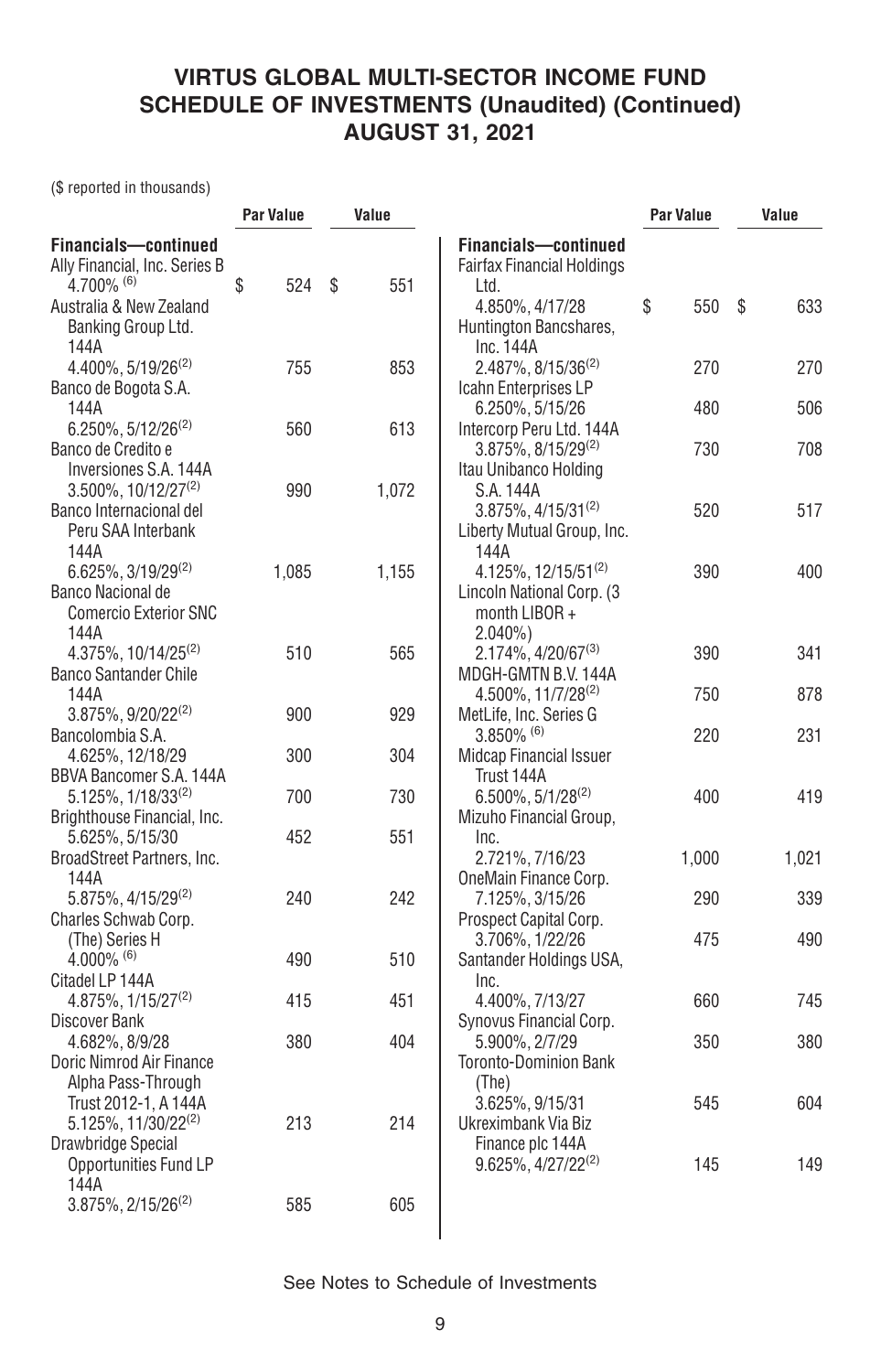(\$ reported in thousands)

|                                                        | <b>Par Value</b> | Value     |                                                                                       | <b>Par Value</b> | Value     |
|--------------------------------------------------------|------------------|-----------|---------------------------------------------------------------------------------------|------------------|-----------|
| Financials-continued<br>Wells Fargo & Co. Series<br>BB |                  |           | <b>Health Care-continued</b><br>Teva Pharmaceutical<br><b>Finance Netherlands III</b> |                  |           |
| 3.900% (6)                                             | \$<br>730        | \$<br>759 | B.V.                                                                                  |                  |           |
|                                                        |                  | 20,429    | 3.150%, 10/1/26<br>Universal Health Services,<br>Inc. 144A                            | \$<br>455        | \$<br>435 |
| Health Care-2.6%<br>Akumin, Inc. 144A                  |                  |           | $2.650\%, 1/15/32^{(2)}$                                                              | 315              | 317       |
| 7.000%, 11/1/25(2)                                     | 250              | 236       |                                                                                       |                  | 3,638     |
| Bausch Health Americas,<br>Inc.                        |                  |           | Industrials-4.7%                                                                      |                  |           |
| 144A 9.250%, 4/1/26 <sup>(2)</sup>                     | 155              | 167       | Alfa SAB de CV 144A                                                                   |                  |           |
| 144A                                                   |                  |           | 5.250%, 3/25/24 <sup>(2)</sup>                                                        | 910              | 987       |
| 8.500%, 1/31/27 <sup>(2)</sup>                         | 165              | 177       | American Airlines Group,                                                              |                  |           |
| Bausch Health Cos., Inc.                               |                  |           | Inc. 144A                                                                             |                  |           |
| 144A<br>7.000%, 1/15/28 <sup>(2)</sup>                 | 175              | 181       | $5.000\%$ , $6/1/22^{(2)}$<br>American Airlines, Inc.                                 | 195              | 197       |
| Cheplapharm Arzneimittel                               |                  |           | 144A                                                                                  |                  |           |
| GmbH 144A                                              |                  |           | 11.750%, 7/15/25 <sup>(2)</sup>                                                       | 505              | 627       |
| 5.500%, 1/15/28 <sup>(2)</sup>                         | 400              | 409       | 144A                                                                                  |                  |           |
| DaVita, Inc. 144A                                      |                  |           | 5.500%, 4/20/26 <sup>(2)</sup>                                                        | 45               | 47        |
| $4.625\%, 6/1/30^{(2)}$                                | 280              | 293       | 144A                                                                                  |                  |           |
| Encompass Health Corp.                                 |                  |           | 5.750%, 4/20/29(2)                                                                    | 25               | 27        |
| 4.500%, 2/1/28                                         | 270              | 283       | <b>Avolon Holdings Funding</b>                                                        |                  |           |
| Endo Luxembourg Finance<br>Co. I S.a.r.l. 144A         |                  |           | Ltd. 144A<br>$4.375\%$ , 5/1/26 <sup>(2)</sup>                                        | 536              | 582       |
| $6.125\%, \frac{4}{129^{(2)}}$                         | 160              | 158       | <b>BCPE Ulysses</b>                                                                   |                  |           |
| Lannett Co., Inc. 144A                                 |                  |           | Intermediate, Inc. PIK                                                                |                  |           |
| 7.750%, 4/15/26 <sup>(2)</sup>                         | 80               | 75        | 144A                                                                                  |                  |           |
| Ortho-Clinical Diagnostics,                            |                  |           | $7.750\%$ , $4/1/27^{(2)(7)}$                                                         | 300              | 297       |
| Inc.                                                   |                  |           | Boeing Co. (The)                                                                      |                  |           |
| 144A 7.375%, 6/1/25 <sup>(2)</sup>                     | 111              | 118       | 3.750%, 2/1/50                                                                        | 315              | 326       |
| 144A 7.250%, 2/1/28 <sup>(2)</sup><br>Prime Healthcare | 67               | 72        | 5.930%, 5/1/60<br>Bombardier, Inc. 144A                                               | 160              | 222       |
| Services, Inc. 144A                                    |                  |           | 6.000%, 2/15/28 <sup>(2)</sup>                                                        | 130              | 131       |
| 7.250%, 11/1/25 <sup>(2)</sup>                         | 35               | 37        | <b>British Airways</b>                                                                |                  |           |
| Surgery Center Holdings,                               |                  |           | Pass-Through Trust                                                                    |                  |           |
| Inc.                                                   |                  |           | 2021-1, A 144A                                                                        |                  |           |
| 144A 6.750%, 7/1/25 <sup>(2)</sup>                     | 175              | 178       | $2.900\%$ , 3/15/35 <sup>(2)</sup>                                                    | 400              | 404       |
| 144A                                                   |                  |           | Cleaver-Brooks, Inc. 144A                                                             |                  |           |
| 10.000%, 4/15/27 <sup>(2)</sup>                        | 230              | 250       | 7.875%, 3/1/23 <sup>(2)</sup>                                                         | 305              | 301       |
| Team Health Holdings, Inc.                             |                  |           | CoStar Group, Inc. 144A<br>2.800%, 7/15/30 <sup>(2)</sup>                             |                  |           |
| 144A<br>$6.375\%$ , $2/1/25^{(2)}$                     | 230              | 220       | CP Atlas Buyer, Inc. 144A                                                             | 481              | 494       |
| Tenet Healthcare Corp.                                 |                  |           | 7.000%, 12/1/28(2)                                                                    | 300              | 306       |
| 144A                                                   |                  |           | Delta Air Lines, Inc.                                                                 |                  |           |
| 7.500%, 4/1/25 <sup>(2)</sup>                          | 30               | 32        | 3.750%, 10/28/29                                                                      | 300              | 304       |
|                                                        |                  |           |                                                                                       |                  |           |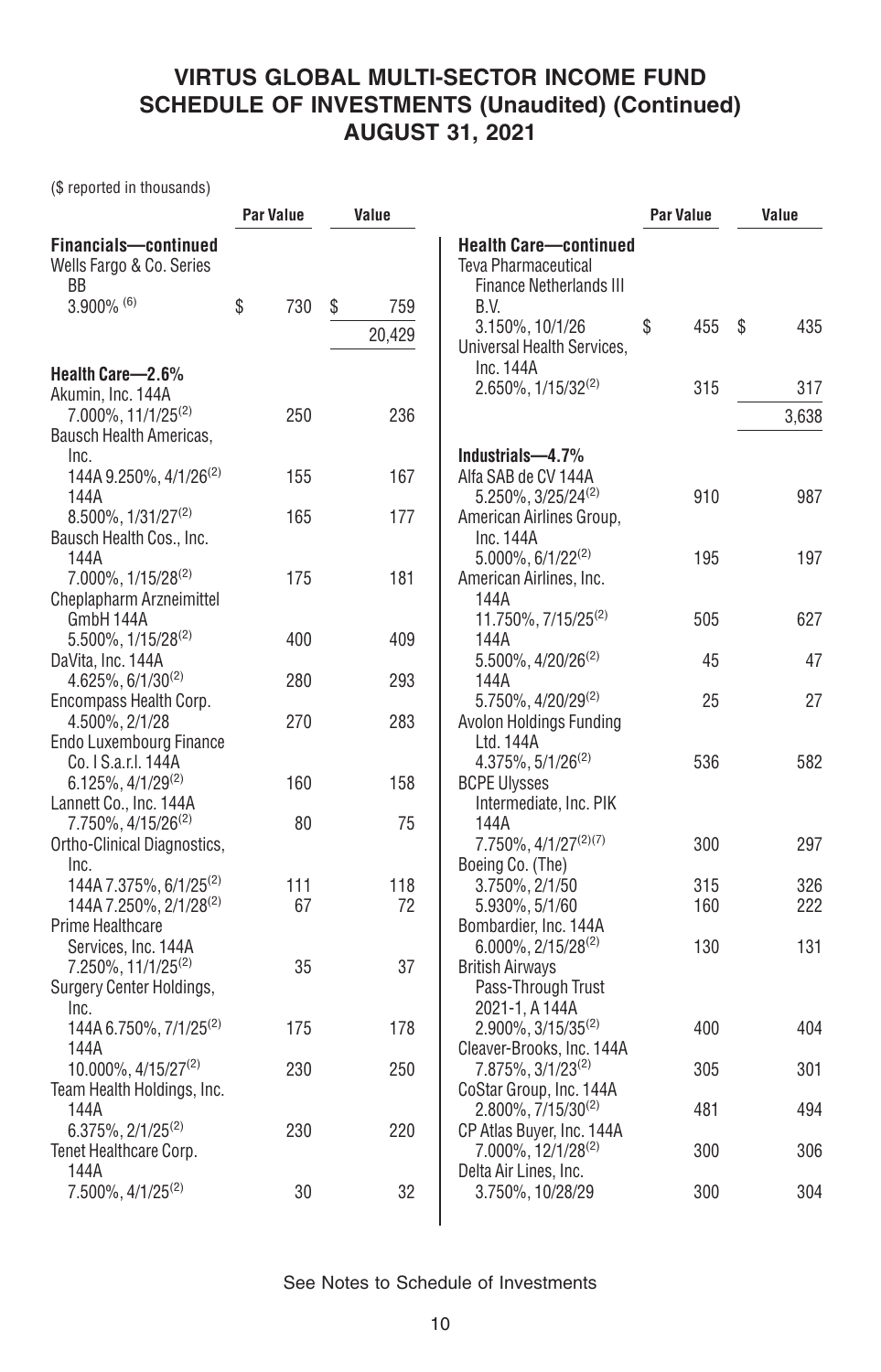|                                                  | <b>Par Value</b> | Value     |                                    | <b>Par Value</b> | Value     |
|--------------------------------------------------|------------------|-----------|------------------------------------|------------------|-----------|
| Industrials-continued                            |                  |           | <b>Information</b>                 |                  |           |
| Deluxe Corp. 144A                                |                  |           | Technology-continued               |                  |           |
| $8.000\%$ , 6/1/29 <sup>(2)</sup>                | \$<br>140        | \$<br>150 | Xerox Holdings Corp.               |                  |           |
| Seaspan Corp. 144A                               |                  |           | 144A                               |                  |           |
| 5.500%, 8/1/29(2)                                | 30               | 31        | 5.500%, 8/15/28 <sup>(2)</sup>     | \$<br>320        | \$<br>334 |
| Transnet SOC Ltd. 144A                           |                  |           |                                    |                  | 4,308     |
| 4.000%, 7/26/22 <sup>(2)</sup>                   | 1,000            | 1,011     |                                    |                  |           |
| United Airlines, Inc.                            |                  |           | Materials-5.5%                     |                  |           |
| 144A                                             |                  |           | ARD Finance S.A. PIK               |                  |           |
| $4.375\%$ , $4/15/26^{(2)}$                      | 40               | 42        | 144A                               |                  |           |
| 144A                                             |                  |           | $6.500\%$ , $6/30/27^{(2)(8)}$     | 515              | 542       |
| $4.625\%$ , $4/15/29^{(2)}$                      | 40               | 42        | Chemours Co. (The) 144A            |                  |           |
|                                                  |                  | 6,528     | 5.750%, 11/15/28 <sup>(2)</sup>    | 225              | 238       |
|                                                  |                  |           | Cleveland-Cliffs, Inc. 144A        |                  |           |
| Information Technology-3.1%                      |                  |           | $6.750\%$ , 3/15/26 <sup>(2)</sup> | 315              | 338       |
| Banff Merger Sub, Inc.                           |                  |           | Eldorado Gold Corp. 144A           |                  |           |
| 144A                                             |                  |           | $6.250\%$ , $9/1/29^{(2)}$         | 325              | 330       |
| $9.750\%$ , $9/1/26^{(2)}$                       | 245              | 257       | Freeport-McMoRan, Inc.             |                  |           |
| Broadcom, Inc.                                   |                  |           | 5.450%, 3/15/43                    | 300              | 384       |
| 4.150%, 11/15/30                                 | 470              | 529       | GTL Trade Finance, Inc.            |                  |           |
| 144A                                             |                  |           | 144A                               |                  |           |
| 2.450%, 2/15/31 <sup>(2)</sup>                   | 207              | 205       | 5.893%, 4/29/24 <sup>(2)</sup>     | 386              | 433       |
| Citrix Systems, Inc.                             |                  |           | Inversiones CMPC S.A.              |                  |           |
| 3.300%, 3/1/30                                   | 730              | 770       | 144A                               |                  |           |
| Dell International LLC                           |                  |           | $3.850\%$ , $1/13/30^{(2)}$        | 1.035            | 1,114     |
| 8.100%, 7/15/36                                  | 255              | 391       | OCP S.A.<br>144A                   |                  |           |
| <b>ION Trading Technologies</b><br>S.a.r.l. 144A |                  |           | $5.625\%$ , 4/25/24 <sup>(2)</sup> | 1,500            | 1,643     |
| 5.750%, 5/15/28 <sup>(2)</sup>                   | 200              | 206       | 144A                               |                  |           |
| MicroStrategy, Inc. 144A                         |                  |           | $3.750\%$ , 6/23/31 <sup>(2)</sup> | 200              | 202       |
| $6.125\%$ , 6/15/28 <sup>(2)</sup>               | 190              | 195       | Taseko Mines Ltd. 144A             |                  |           |
| NCR Corp. 144A                                   |                  |           | 7.000%, 2/15/26 <sup>(2)</sup>     | 420              | 432       |
| $5.125\%$ , 4/15/29 <sup>(2)</sup>               | 285              | 295       | <b>Teck Resources Ltd.</b>         |                  |           |
| Plantronics, Inc. 144A                           |                  |           | 6.125%, 10/1/35                    | 550              | 710       |
| 4.750%, 3/1/29 <sup>(2)</sup>                    | 290              | 278       | Trident TPI Holdings, Inc.         |                  |           |
| Rocket Software, Inc.                            |                  |           | 144A 9.250%, 8/1/24 <sup>(2)</sup> | 200              | 210       |
| 144A                                             |                  |           | 144A                               |                  |           |
| 6.500%, 2/15/29(2)                               | 285              | 269       | $6.625\%$ , 11/1/25 <sup>(2)</sup> | 345              | 350       |
| SK Hynix, Inc. 144A                              |                  |           | United States Steel Corp.          |                  |           |
| $2.375\%$ , $1/19/31^{(2)}$                      | 585              | 579       | 6.250%, 3/15/26                    | 485              | 500       |
|                                                  |                  |           |                                    |                  |           |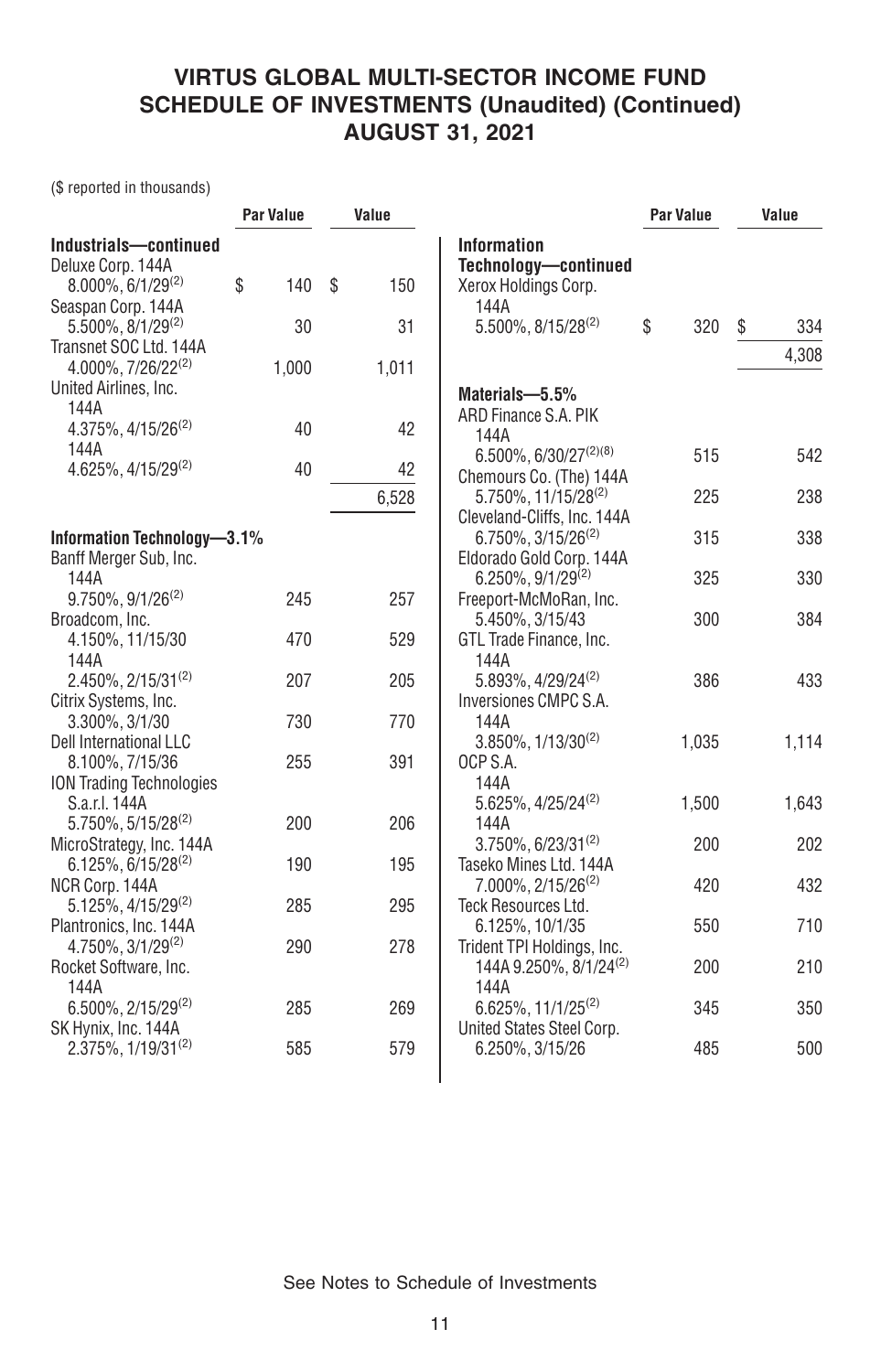|                                                                                                                | <b>Par Value</b> | Value              |                                                                                                               | <b>Par Value</b> |    | Value  |
|----------------------------------------------------------------------------------------------------------------|------------------|--------------------|---------------------------------------------------------------------------------------------------------------|------------------|----|--------|
| <b>Materials-continued</b><br><b>WR Grace Holdings LLC</b><br>144A                                             |                  |                    | Utilities-continued<br><b>Talen Energy Supply LLC</b><br>144A                                                 |                  |    |        |
| 5.625%, 8/15/29 <sup>(2)</sup>                                                                                 | \$<br>130        | \$<br>135<br>7,561 | $7.250\%$ , 5/15/27 <sup>(2)</sup><br>144A                                                                    | \$<br>115        | Ŝ. | 99     |
|                                                                                                                |                  |                    | $6.625\%$ , $1/15/28^{(2)}$                                                                                   | 415              |    | 356    |
| Real Estate-2.7%<br>American Assets Trust LP                                                                   |                  |                    |                                                                                                               |                  |    | 3,607  |
| 3.375%, 2/1/31<br><b>EPR Properties</b>                                                                        | 380              | 395                | TOTAL CORPORATE BONDS AND<br><b>NOTES</b>                                                                     |                  |    |        |
| 4.750%, 12/15/26<br><b>GLP Capital LP</b>                                                                      | 260              | 281                | (Identified Cost \$84,199)                                                                                    |                  |    | 87,350 |
| 5.750%, 6/1/28<br>5.300%, 1/15/29                                                                              | 96<br>137        | 114<br>161         | <b>LEVERAGED LOANS-17.0%</b>                                                                                  |                  |    |        |
| Iron Mountain, Inc. 144A<br>$5.250\%$ , $7/15/30^{(2)}$<br><b>Office Properties Income</b><br>Trust            | 480              | 511                | Aerospace-0.9%<br>Air Canada (3 month<br>$LIBOR + 3.500\%)$<br>4.250%, 7/27/28(3)                             | 50               |    | 50     |
| 4.500%, 2/1/25<br>Retail Properties of<br>America, Inc.                                                        | 690              | 746                | Amentum Government<br>Services Holdings LLC<br>Tranche 2, First Lien (3)                                      |                  |    |        |
| 4.750%, 9/15/30<br><b>Service Properties Trust</b>                                                             | 495              | 554                | month LIBOR +<br>$4.750\%$                                                                                    |                  |    |        |
| 4.500%, 3/15/25<br>Uniti Group LP 144A                                                                         | 745              | 749                | $5.500\%$ , $1/29/27^{(3)}$<br>American Airlines, Inc. (3                                                     | 229              |    | 230    |
| 7.875%, 2/15/25 <sup>(2)</sup>                                                                                 | 180              | 193                | month LIBOR +<br>$4.750\%$                                                                                    |                  |    |        |
|                                                                                                                |                  | 3,704              | 5.500%, 4/20/28 <sup>(3)</sup>                                                                                | 45               |    | 46     |
| Utilities-2.6%<br><b>CMS Energy Corp.</b>                                                                      |                  |                    | Brown Group Holding LLC<br>(3 month LIBOR +<br>$2.750\%)$                                                     |                  |    |        |
| 4.750%, 6/1/50<br>Eskom Holdings SOC Ltd.<br>144A                                                              | 460              | 518                | 3.250%, 6/7/28(3)<br><b>KKR Apple Bidco LLC</b>                                                               | 258              |    | 256    |
| 7.125%, 2/11/25(2)<br>Ferrellgas LP                                                                            | 940              | 992                | (3 month LIBOR +<br>$3.000\%$ )                                                                               |                  |    |        |
| 144A 5.375%, 4/1/26 <sup>(2)</sup><br>144A 5.875%, 4/1/29(2)                                                   | 95<br>95         | 93<br>93           | $0.000\%$ , $7/14/28^{(3)(9)}$<br>Second Lien (3 month                                                        | 165              |    | 165    |
| Perusahaan Listrik Negara<br><b>PT 144A</b><br>$4.125\%$ , 5/15/27 <sup>(2)</sup><br>Southern Co. (The) Series | 950              | 1.042              | $LIBOR + 5.750\%)$<br>$0.000\%$ , 7/13/29 <sup>(3)(9)</sup><br>Mileage Plus Holdings,<br>LLC (3 month LIBOR + | 10               |    | 10     |
| $21-A$<br>3.750%, 9/15/51                                                                                      | 405              | 414                | $5.250\%$<br>$6.250\%$ , 6/21/27 <sup>(3)</sup>                                                               | 340              |    | 361    |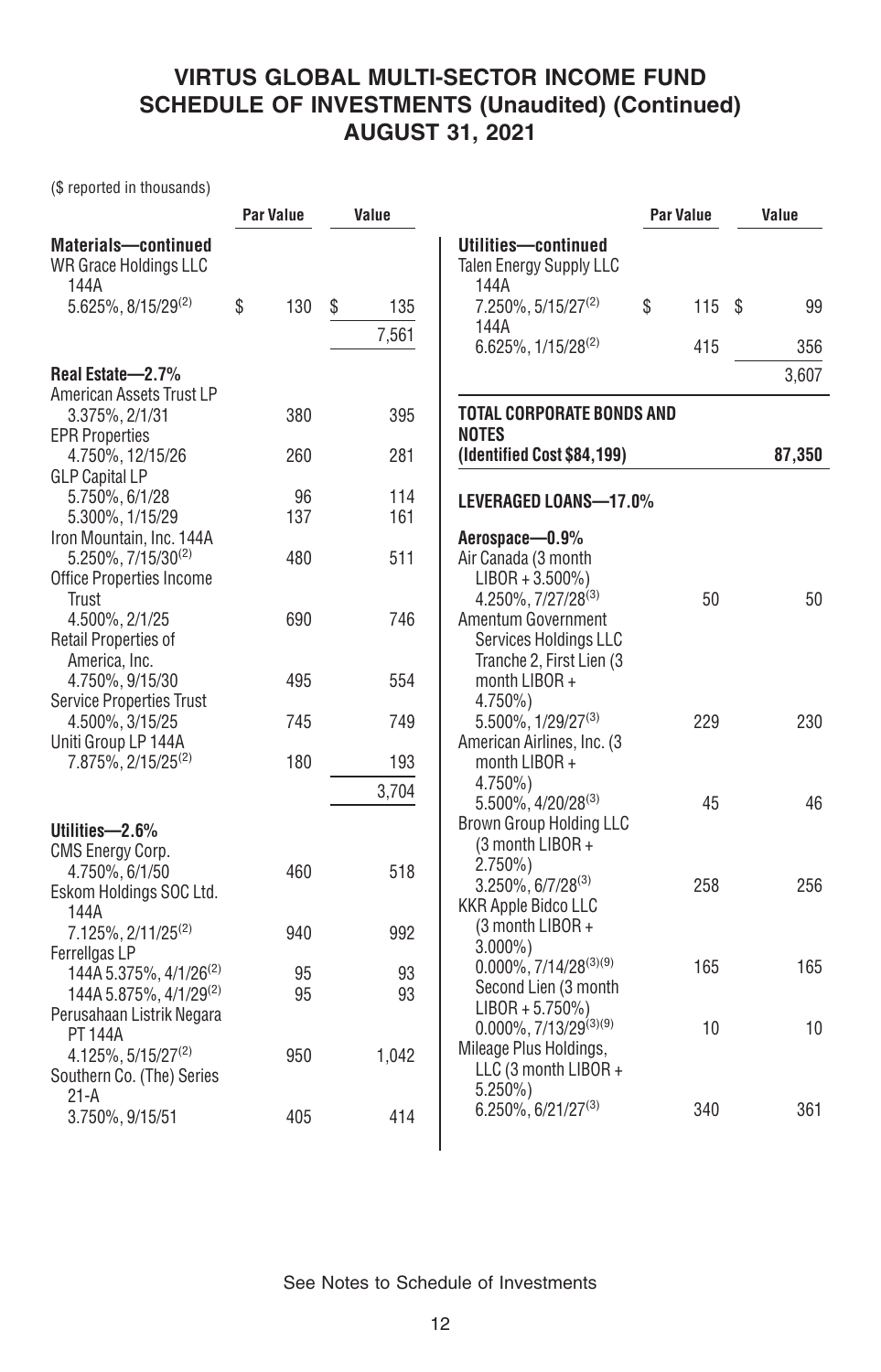|                                                                                                                               | <b>Par Value</b> | Value              |                                                                                                                                            | <b>Par Value</b> | Value     |
|-------------------------------------------------------------------------------------------------------------------------------|------------------|--------------------|--------------------------------------------------------------------------------------------------------------------------------------------|------------------|-----------|
| Aerospace-continued<br>United AirLines, Inc.<br>Tranche B (1 month<br>$LIBOR + 3.750\%)$<br>\$<br>$4.500\%$ , $4/21/28^{(3)}$ | 150              | \$<br>150<br>1,268 | Energy- $0.9\%$<br>CITGO Petroleum Corp.<br>2019, Tranche B (3)<br>month LIBOR +<br>$6.250\%$<br>7.250%, 3/28/24 <sup>(3)</sup>            | \$<br>299        | \$<br>299 |
| Chemicals-0.4%<br><b>CPC Acquisition Corp.</b><br>First Lien (3 month<br>$LIBOR + 3.750\%)$                                   |                  |                    | <b>Fieldwood Energy LLC</b><br>First Lien (3 month<br>PRIME + 0.000%)<br>$0.000\%$ , 4/11/22 <sup>(3)(4)</sup><br><b>Hamilton Projects</b> | 480              | 257       |
| 4.500%, 12/29/27 <sup>(3)</sup><br>Innophos Holdings, Inc. (1<br>month $LIBOR +$<br>$3.750\%$                                 | 189              | 189                | Acquiror LLC (3 month<br>$LIBOR + 4.750\%)$<br>5.750%, 6/17/27 <sup>(3)</sup><br><b>Medallion Midland</b>                                  | 194              | 193       |
| $4.616\%$ , $2/5/27^{(3)}$<br>Starfruit Finco B.V. (1<br>month LIBOR +<br>$2.750\%)$                                          | 252              | 251                | Acquisition LLC (1<br>month LIBOR +<br>$3.250\%$<br>4.250%, 10/30/24(3)                                                                    | 194              | 193       |
| $2.838\% - 5.000\%$ , 10/1/25 <sup>(3)</sup>                                                                                  | 163              | 161<br>601         | <b>Traverse Midstream</b><br>Partners LLC (1 month<br>$LIBOR + 5.500\%)$<br>6.500%, 9/27/24(3)                                             | 325              | 325       |
| <b>Consumer Durables-0.2%</b><br>Gloves Buyer, Inc. First<br>Lien (1 month LIBOR +<br>$4.000\%$ )                             |                  |                    | Financial-0.6%                                                                                                                             |                  | 1,267     |
| 4.750%, 12/29/27 <sup>(3)</sup><br><b>Consumer Non-Durables-1.0%</b><br>Diamond (BC) B.V. (1                                  | 292              | 291                | <b>Asurion LLC</b><br>Tranche B-3, Second<br>Lien (1 month LIBOR +                                                                         |                  |           |
| month LIBOR +<br>$3.000\%$<br>$3.085\%$ , $9/6/24^{(3)}$                                                                      | 518              | 514                | $5.250\%$<br>5.335%, 1/31/28(3)<br>Tranche B-4 (1 month<br>$LIBOR + 5.250\%)$                                                              | 170              | 169       |
| Parfums Holding Co., Inc.<br>First Lien (1 month<br>$LIBOR + 4.000\%)$                                                        |                  |                    | 5.335%, 1/20/29(3)<br>Tranche B-9 (1 month<br>$LIBOR + 3.250\%)$                                                                           | 115              | 114       |
| 4.085%, 6/30/24(3)<br>ZEP, Inc. First Lien (3<br>month LIBOR +<br>$4.000\%$ )                                                 | 427              | 425                | 3.335%, 7/31/27(3)                                                                                                                         | 320              | 313       |
| $5.000\%$ , $8/12/24^{(3)}$                                                                                                   | 417              | 403<br>1,342       |                                                                                                                                            |                  |           |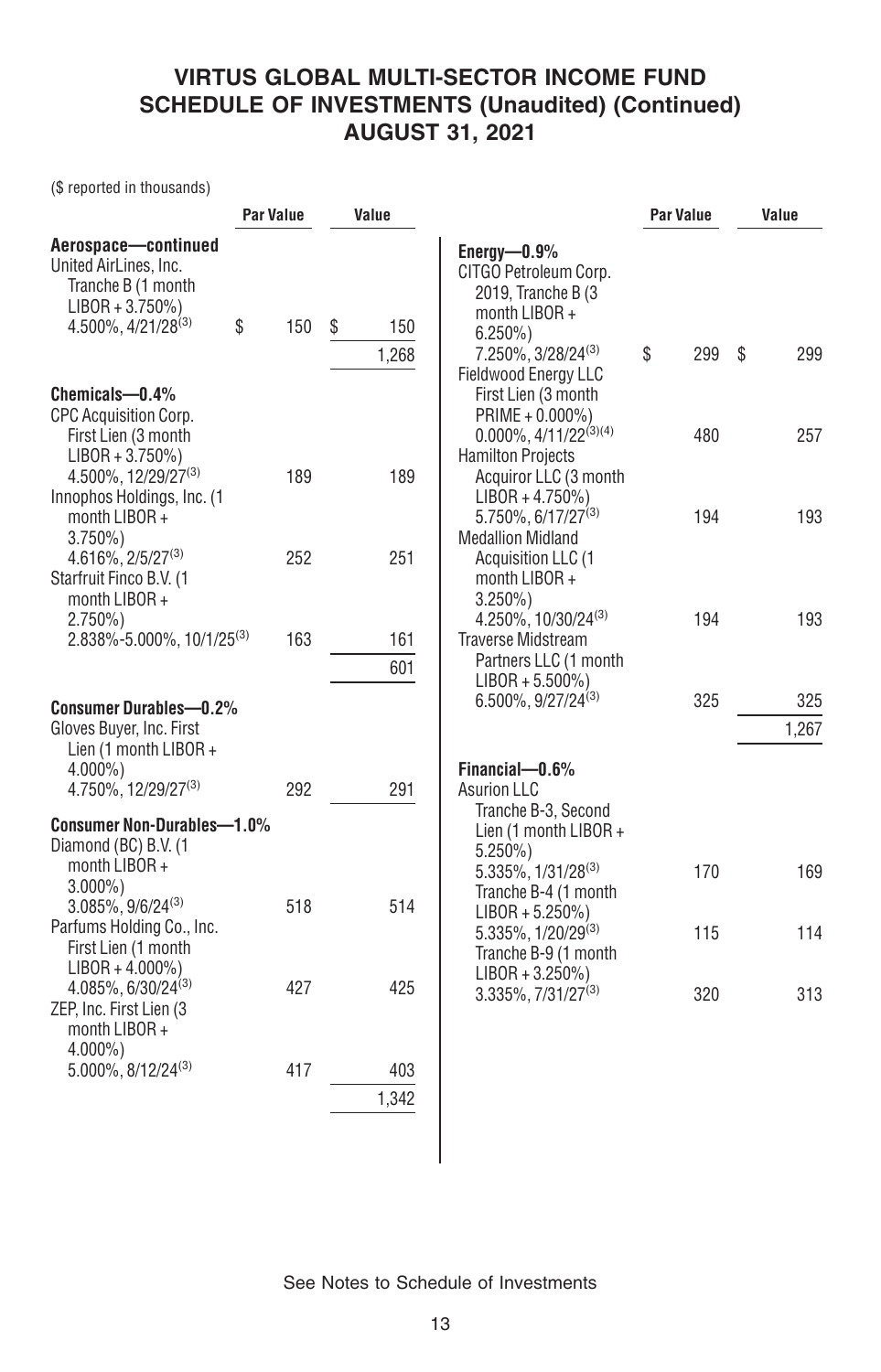(\$ reported in thousands)

|                                                                                                           | <b>Par Value</b> | Value      |                                                                                                                    | <b>Par Value</b> | Value     |
|-----------------------------------------------------------------------------------------------------------|------------------|------------|--------------------------------------------------------------------------------------------------------------------|------------------|-----------|
| Financial-continued<br>Deerfield Dakota<br><b>Holding LLC First Lien</b><br>(1 month LIBOR +<br>$3.750\%$ |                  |            | Gaming / Leisure-continued<br>Gateway Casinos &<br>Entertainment Ltd. PIK<br>(3 month LIBOR +<br>$6.500\%$         |                  |           |
| 4.750%, 4/9/27(3)                                                                                         | \$<br>287        | \$<br>288  | 7.500%, 3/13/25(3)(10)<br>\$                                                                                       | 151              | 151<br>\$ |
| Food / Tobacco-0.7%<br>Chobani LLC (1 month                                                               |                  | 884        | Landry's Finance<br>Acquisition Co. 2020 (3<br>month $LIBOR +$<br>12.000%)                                         |                  |           |
| $LIBOR + 3.500\%)$<br>4.500%, 10/25/27(3)<br>H-Food Holdings LLC (1<br>month LIBOR +                      | 154              | 154        | 13.000%, 10/4/23(3)<br>Playa Resorts Holding B.V.<br>(1 month LIBOR +<br>$2.750\%$                                 | 30               | 32        |
| 3.688%<br>3.772%, 5/23/25 <sup>(3)</sup><br>Shearer's Foods LLC First                                     | 215              | 213        | 3.750%, 4/29/24(3)<br>Pug LLC<br>Tranche B (1 month<br>$LIBOR + 3.500\%)$                                          | 580              | 557       |
| Lien (3 month LIBOR +<br>$3.500\%$ )<br>4.250%, 9/23/27(3)<br>Triton Water Holdings, Inc.                 | 314              | 313        | 3.585%, 2/12/27 <sup>(3)</sup><br>Tranche B2 (1 month<br>$LIBOR + 4.250\%)$                                        | 404              | 391       |
| First Lien (3 month<br>$LIBOR + 3.500\%)$<br>4.000%, 3/31/28(3)                                           | 305              | 303<br>983 | 4.750%, 2/12/27(3)<br><b>Scientific Games</b><br>International, Inc.<br>Tranche B-5 (1 month<br>$LIBOR + 2.750\%)$ | 54               | 54        |
| Forest Prod / Containers-0.3%<br><b>Anchor Glass Container</b><br>Corp. 2017 (3 month                     |                  |            | 2.835%, 8/14/24(3)<br><b>UFC Holdings LLC Tranche</b><br>B-3 (6 month LIBOR +<br>$2.750\%)$                        | 223              | 220       |
| $LIBOR + 2.750\%)$<br>$0.000\%$ , $12/7/23^{(3)(9)}$                                                      | 85               | 78         | 3.500%, 4/29/26(3)                                                                                                 | 266              | 265       |
| Klockner Pentaplast of                                                                                    |                  |            |                                                                                                                    |                  | 1,800     |
| America, Inc. Tranche B<br>(6 month LIBOR +<br>4.750%)                                                    |                  |            | Healthcare-2.6%<br>AHP Health Partners, Inc.<br>$(3$ month LIBOR +                                                 |                  |           |
| 5.250%, 2/12/26(3)                                                                                        | 374              | 373        | $3.500\%$                                                                                                          |                  |           |
| Gaming / Leisure-1.3%<br>Carnival Corp. Tranche B                                                         |                  | 451        | $0.000\%$ , 8/24/28 <sup>(3)(9)</sup><br>AthenaHealth, Inc. Tranche<br>B-1 (3 month LIBOR +<br>$4.250\%$           | 125              | 125       |
| (3 month LIBOR +<br>$3.000\%$ )<br>3.750%, 6/30/25(3)<br><b>ECL Entertainment LLC</b>                     | 74               | 74         | 4.345%-4.377%, 2/11/26(3)<br>CPI Holdco, LLC Tranche<br>B-1, First Lien (1 month<br>$LIBOR + 3.750\%)$             | 80               | 80        |
| Tranche B (1 month<br>$LIBOR + 7.500\%)$<br>8.250%, 5/1/28 <sup>(3)</sup>                                 | 55               | 56         | 3.835%, 11/4/26(3)                                                                                                 | 20               | 20        |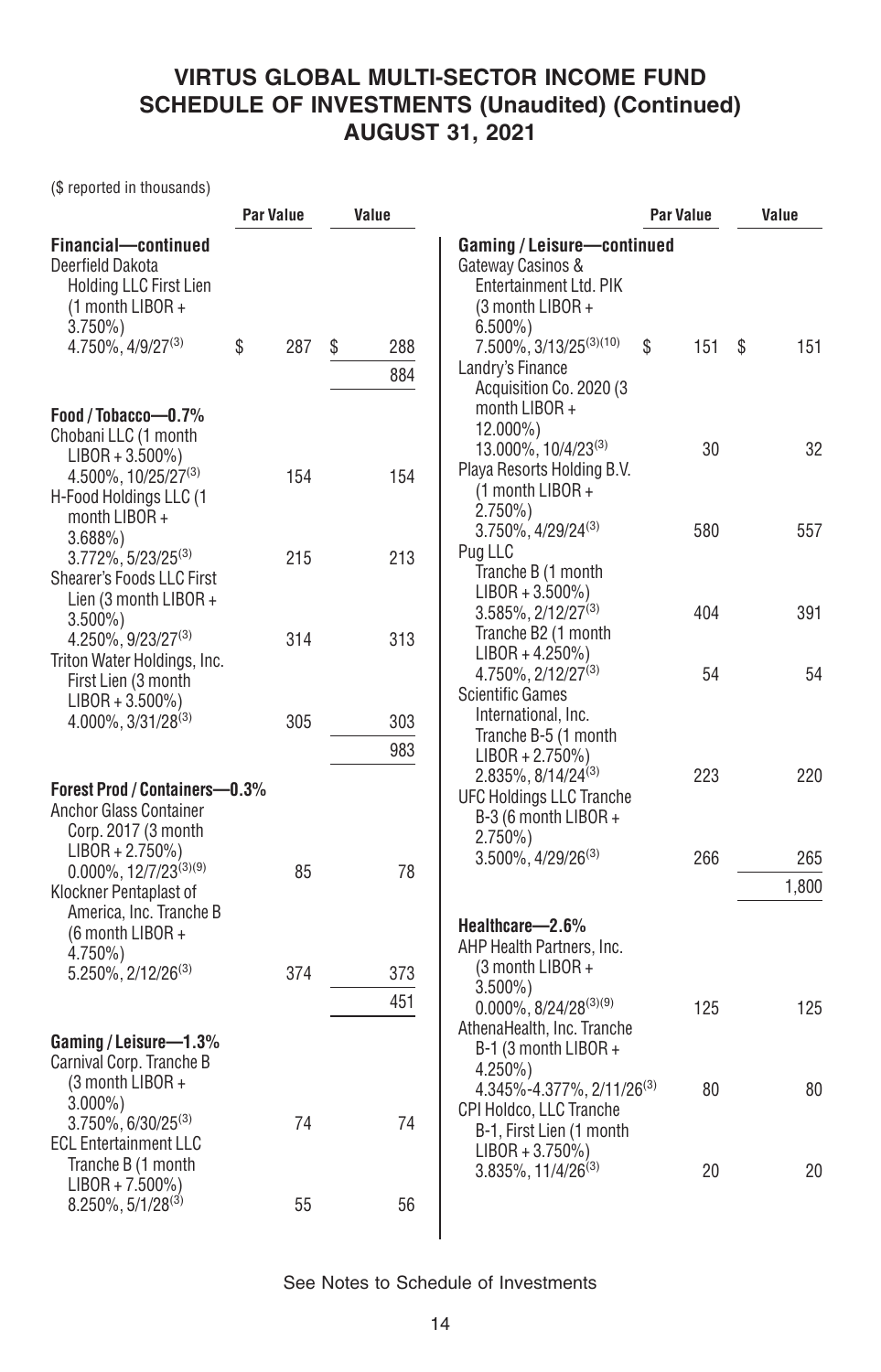(\$ reported in thousands)

|                                                                                    | <b>Par Value</b> | Value     |                                                                                                   | <b>Par Value</b> | Value     |
|------------------------------------------------------------------------------------|------------------|-----------|---------------------------------------------------------------------------------------------------|------------------|-----------|
| Healthcare-continued<br>Envision Healthcare Corp.<br>(1 month LIBOR +<br>$3.750\%$ |                  |           | Healthcare-continued<br>Viant Medical Holdings,<br>Inc. First Lien (1 month<br>$LIBOR + 3.750\%)$ |                  |           |
| $3.835\%$ , 10/10/25 <sup>(3)</sup>                                                | \$<br>186        | \$<br>163 | $3.835\%$ , $7/2/25^{(3)}$                                                                        | \$<br>530        | \$<br>511 |
| Gainwell Acquisition Corp.                                                         |                  |           |                                                                                                   |                  | 3,638     |
| Tranche B (3 month                                                                 |                  |           |                                                                                                   |                  |           |
| $LIBOR + 4.000\%)$<br>4.750%, 10/1/27(3)                                           | 388              |           | Information Technology-1.9%                                                                       |                  |           |
| LifePoint Health, Inc.                                                             |                  | 389       | Applied Systems, Inc.                                                                             |                  |           |
| Tranche B, First Lien (1                                                           |                  |           | Second Lien (3 month                                                                              |                  |           |
| month $LIBOR +$                                                                    |                  |           | $LIBOR + 5.500\%)$                                                                                |                  |           |
| $3.750\%$                                                                          |                  |           | 6.250%, 9/19/25(3)                                                                                | 247              | 250       |
| $3.835\%$ , 11/17/25 <sup>(3)</sup>                                                | 406              | 403       | Boxer Parent Co., Inc.                                                                            |                  |           |
| One Call Corp. Tranche B,                                                          |                  |           | 2021 (1 month LIBOR +<br>$3.750\%$                                                                |                  |           |
| First Lien (3 month                                                                |                  |           | 3.835%, 10/2/25 <sup>(3)</sup>                                                                    | 256              | 254       |
| $LIBOR + 5.500\%)$                                                                 |                  |           | Epicor Software Corp.                                                                             |                  |           |
| 6.250%, 4/22/27 <sup>(3)</sup>                                                     | 415              | 416       | Tranche C (3 month                                                                                |                  |           |
| PetVet Care Centers LLC                                                            |                  |           | $LIBOR + 3.250\%)$                                                                                |                  |           |
| 2021, First Lien (1                                                                |                  |           | 4.000%, 7/30/27(3)                                                                                | 269              | 268       |
| month LIBOR +                                                                      |                  |           | Hunter Holdco 3 Ltd. First                                                                        |                  |           |
| $3.500\%$                                                                          |                  |           | Lien (3 month LIBOR $+$                                                                           |                  |           |
| 4.250%, 2/14/25(3)                                                                 | 104              | 104       | $4.250\%$                                                                                         |                  |           |
| Phoenix Guarantor, Inc.                                                            |                  |           | 4.750%, 8/4/28(3)                                                                                 | 180              | 180       |
| Tranche B-1 (1 month<br>$LIBOR + 3.250\%)$                                         |                  |           | <b>Project Ruby Ultimate</b>                                                                      |                  |           |
| $3.339\%$ , $3/5/26^{(3)}$                                                         | 326              | 322       | Parent Corp. First Lien                                                                           |                  |           |
| Tranche B-3 (1 month                                                               |                  |           | (1 month LIBOR +                                                                                  |                  |           |
| $LIBOR + 3.500\%)$                                                                 |                  |           | $3.250\%$<br>4.000%, 3/10/28(3)                                                                   | 284              | 283       |
| $3.596\%$ , $3/5/26^{(3)}$                                                         | 453              | 451       | RealPage, Inc. First Lien (1                                                                      |                  |           |
| Pluto Acquisition I, Inc.                                                          |                  |           | month LIBOR +                                                                                     |                  |           |
| 2021, First Lien (1                                                                |                  |           | $3.250\%$                                                                                         |                  |           |
| month $LIBOR +$                                                                    |                  |           | 3.750%, 4/24/28(3)                                                                                | 350              | 348       |
| $4.000\%$                                                                          |                  |           | Rocket Software, Inc.                                                                             |                  |           |
| 4.085%-4.121%, 6/20/26 <sup>(3)</sup>                                              | 160              | 159       | 2021 (3 month LIBOR +                                                                             |                  |           |
| Sunshine Luxembourg VII                                                            |                  |           | $4.250\%$                                                                                         |                  |           |
| S.a.r.l. Tranche B-3 (3<br>month $LIBOR +$                                         |                  |           | $0.000\%$ , 11/28/25 <sup>(3)(9)</sup>                                                            | 190              | 186       |
| 3.750%)                                                                            |                  |           | Sophia LP (3 month                                                                                |                  |           |
| 4.500%, 10/1/26(3)                                                                 | 145              | 145       | $LIBOR + 3.750\%)$                                                                                |                  |           |
| Surgery Center Holdings,                                                           |                  |           | 3.897%, 10/7/27(3)                                                                                | 269              | 269       |
| Inc. 2021 (1 month                                                                 |                  |           | Turing Midco LLC (1                                                                               |                  |           |
| $LIBOR + 3.750\%)$                                                                 |                  |           | month LIBOR +<br>$3.000\%$ )                                                                      |                  |           |
| 4.500%, 8/31/26(3)                                                                 | 160              | 160       | 3.750%-5.500%, 3/24/28 <sup>(3)</sup>                                                             | 47               | 47        |
| Upstream Newco, Inc.                                                               |                  |           | UKG, Inc. 2021 (3 month                                                                           |                  |           |
| 2021 (1 month LIBOR +                                                              |                  |           | $LIBOR + 3.250\%)$                                                                                |                  |           |
| 4.250%)                                                                            |                  |           | 4.000%, 5/4/26 <sup>(3)</sup>                                                                     | 387              | 387       |
| $4.346\%$ , 11/20/26 <sup>(3)</sup>                                                | 191              | 190       |                                                                                                   |                  |           |
|                                                                                    |                  |           |                                                                                                   |                  |           |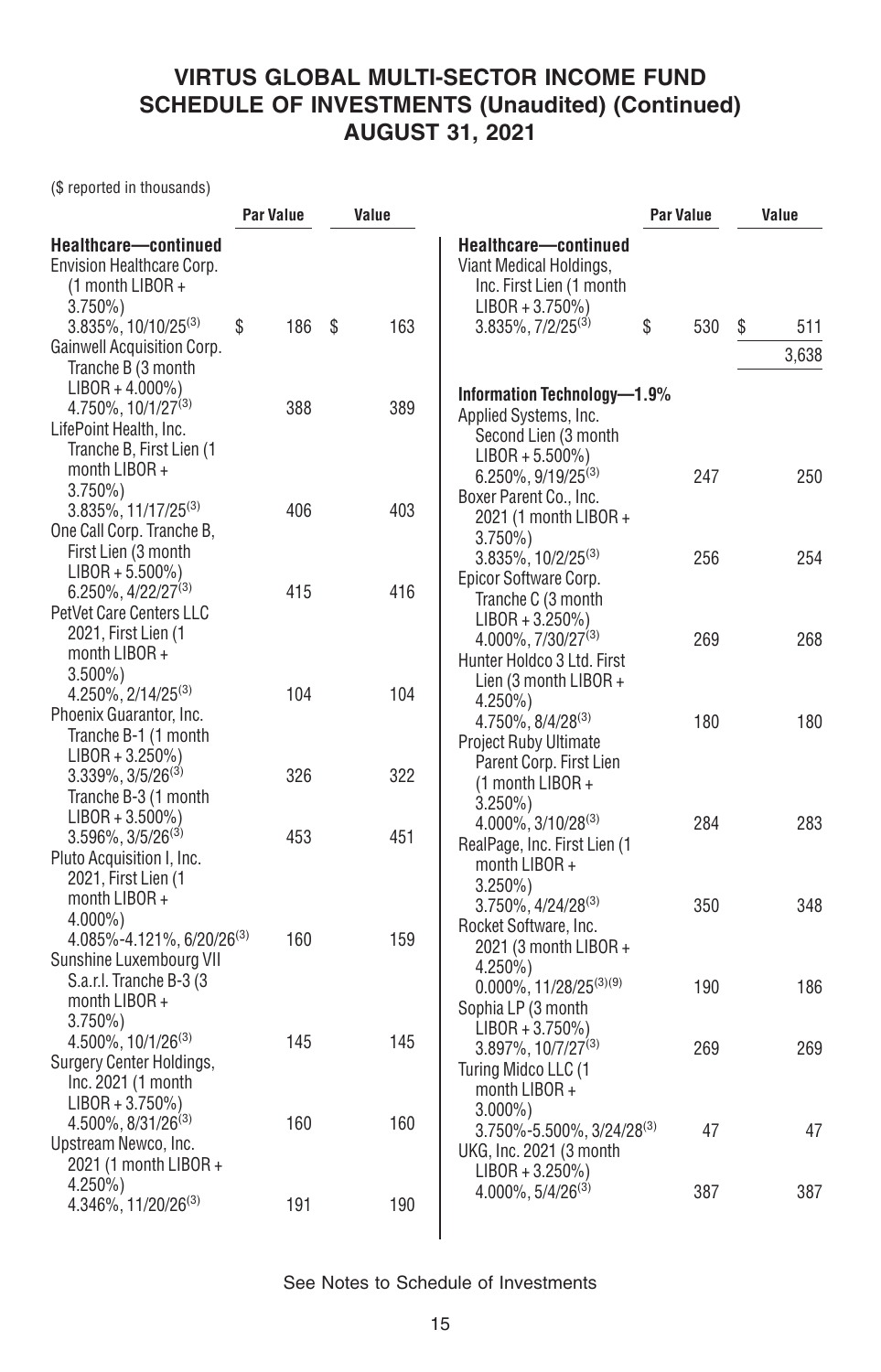(\$ reported in thousands)

|                                                                                                                                                                 | <b>Par Value</b> | Value       |                                                                                                                                                                       | <b>Par Value</b> | Value     |
|-----------------------------------------------------------------------------------------------------------------------------------------------------------------|------------------|-------------|-----------------------------------------------------------------------------------------------------------------------------------------------------------------------|------------------|-----------|
| <b>Information</b><br>Technology-continued<br>Ultimate Software Group,<br>Inc. (The) Second Lien<br>(3 month LIBOR +<br>$6.750\%$<br>$7.500\%$ , $5/3/27^{(3)}$ | \$<br>10         | S.<br>10    | <b>Media / Telecom - Cable/Wireless</b><br>Video $-0.2%$<br>Intelsat Jackson Holdings<br>S.A. Tranche B-5<br>8.625%, 1/2/24 <sup>(11)(12)</sup><br>Radiate Holdco LLC | \$<br>202        | \$<br>205 |
| Ultra Clean Holdings, Inc.<br>Tranche B (1 month<br>$LIBOR + 3.750\%)$                                                                                          |                  |             | Tranche B (1 month<br>$LIBOR + 3.500\%)$<br>4.250%, 9/25/26(3)                                                                                                        | 54               | 54        |
| $3.835\%, 8/27/25^{(3)}$<br>Veritas US, Inc. 2021,                                                                                                              | 109              | 109         |                                                                                                                                                                       |                  | 259       |
| Tranche B (3 month<br>$LIBOR + 5.000\%)$<br>$0.000\%$ , 9/1/25 <sup>(3)(9)</sup>                                                                                | 80               | 80<br>2,671 | Media / Telecom - Diversified<br>Media- $0.4%$<br>McGraw-Hill Education,<br>Inc. (1 month LIBOR +<br>4.750%)                                                          |                  |           |
| Manufacturing-0.7%<br>Backyard Acquireco, Inc.<br>(3 month LIBOR +<br>$3.750\%$                                                                                 |                  |             | 5.250%, 7/28/28 <sup>(3)</sup><br><b>William Morris Endeavor</b><br><b>Entertainment LLC</b><br>Tranche B-1 (1 month<br>$LIBOR + 2.750\%)$                            | 244              | 242       |
| 4.500%, 11/2/27 <sup>(3)</sup><br>Circor international, Inc. (1                                                                                                 | 258              | 258         | $2.840\%$ , 5/18/25 <sup>(3)</sup>                                                                                                                                    | 284              | 276       |
| month $LIBOR +$<br>$3.250\%)$                                                                                                                                   |                  |             | Media / Telecom -                                                                                                                                                     |                  | 518       |
| 4.250%, 12/11/24(3)<br>Gates Global LLC Tranche<br>$B-3$ (1 month LIBOR +<br>$2.500\%$ )                                                                        | 310              | 307         | Telecommunications-0.4%<br>CenturyLink, Inc. Tranche<br>B (1 month LIBOR +                                                                                            |                  |           |
| 3.250%, 3/31/27(3)<br><b>US Farathane LLC Tranche</b><br>$B-5$ (3 month LIBOR +<br>$4.250\%$                                                                    | 195              | 194         | $2.250\%$<br>2.335%, 3/15/27 <sup>(3)</sup><br>Consolidated<br>Communications, Inc.                                                                                   | 109              | 107       |
| 5.250%, 12/23/24 <sup>(3)</sup>                                                                                                                                 | 137              | 136         | Tranche B-1 (1 month<br>$LIBOR + 3.500\%)$                                                                                                                            |                  |           |
| Media / Telecom -                                                                                                                                               |                  | 895         | 4.250%, 10/2/27(3)<br>Numericable U.S. LLC<br>Tranche B-12 (3 month                                                                                                   | 125              | 125       |
| Broadcasting-0.1%<br><b>DIRECTV Financing LLC (1</b><br>month $LIBOR +$<br>$5.000\%$ )                                                                          |                  |             | $LIBOR + 3.688\%)$<br>$3.814\%, 1/31/26^{(3)}$                                                                                                                        | 177              | 175       |
| $5.750\%$ , $8/2/27^{(3)}$                                                                                                                                      | 145              | 145         |                                                                                                                                                                       |                  |           |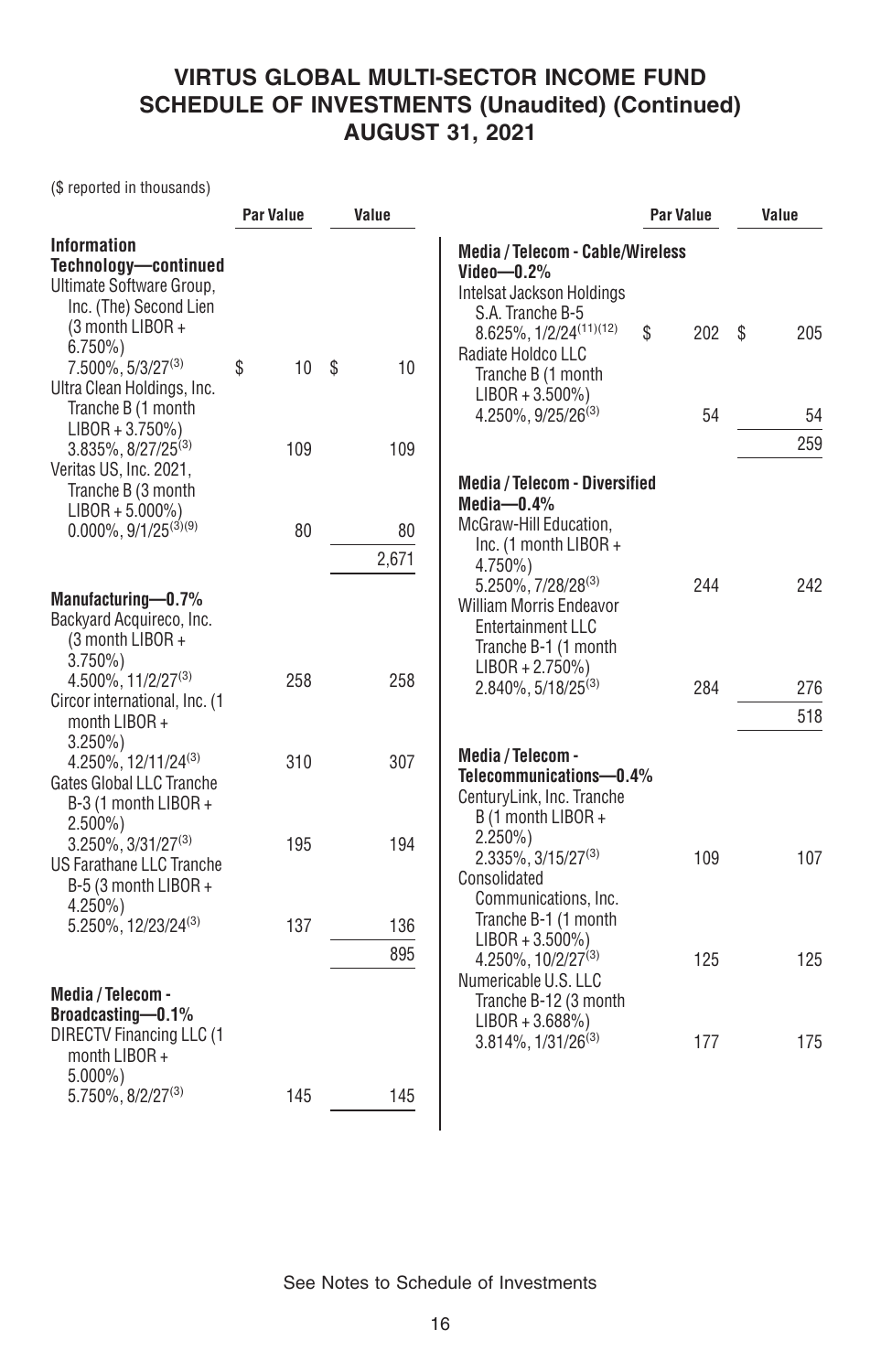|                                                                                                                                       | <b>Par Value</b> | Value            |                                                                                                                                 | Par Value | Value    |
|---------------------------------------------------------------------------------------------------------------------------------------|------------------|------------------|---------------------------------------------------------------------------------------------------------------------------------|-----------|----------|
| Media / Telecom -<br>Telecommunications-continued<br>Securus Technologies<br>Holdings, Inc. First Lien<br>(3 month LIBOR +            |                  |                  | Service-continued<br>DXP Enterprises, Inc. (1)<br>month LIBOR +<br>$4.750\%$<br>5.750%, 12/23/27 <sup>(3)</sup>                 | \$<br>169 | 169<br>S |
| $4.500\%$ )<br>$5.500\%$ , 11/1/24 <sup>(3)</sup>                                                                                     | \$<br>119        | \$<br>113<br>520 | Ensemble RCM LLC (3<br>month LIBOR +<br>$3.750\%$                                                                               |           |          |
| Retail-0.8%<br><b>CNT Holdings I Corp. First</b><br>Lien (3 month LIBOR +                                                             |                  |                  | 3.879%, 8/3/26 <sup>(3)</sup><br>Grab Holdings, Inc. (6)<br>month LIBOR +<br>$4.500\%$ )                                        | 70        | 70       |
| $3.750\%$<br>4.500%, 11/8/27 <sup>(3)</sup><br>Great Outdoors Group LLC                                                               | 224              | 224              | $5.500\%$ , $1/29/26^{(3)}$<br>Hertz Corp. (The)<br>Tranche B (1 month<br>$LIBOR + 3.500\%)$                                    | 404       | 407      |
| Tranche B-1 (6 month<br>$LIBOR + 4.250\%)$<br>$5.000\%$ , 3/6/28 <sup>(3)</sup><br>Michaels Cos., Inc. (The)                          | 284              | 285              | 4.000%, 6/30/28(3)<br>Tranche C (1 month<br>$LIBOR + 3.500\%)$                                                                  | 171       | 170      |
| Tranche B (1 month<br>$LIBOR + 4.200\%)$<br>5.000%, 4/15/28(3)<br><b>Petco Health and Wellness</b>                                    | 145              | 145              | $4.000\%$ , 6/30/28 <sup>(3)</sup><br>Hoya Midco LLC First Lien<br>$(1$ month LIBOR +<br>$3.500\%$                              | 32        | 32       |
| Co., Inc. First Lien (3<br>month $LIBOR +$<br>$3.250\%$ )<br>4.000%, 3/3/28(3)                                                        | 200              | 199              | $4.500\%$ , 6/30/24 <sup>(3)</sup><br>Paysafe Holdings US Corp.<br>Tranche B1 (3 month<br>$LIBOR + 2.750\%)$                    | 528       | 525      |
| PetsMart LLC (3 month<br>$LIBOR + 3.750\%)$<br>4.500%, 2/11/28(3)                                                                     | 210              | 210              | 3.250%, 6/28/28(3)<br>Peraton Corp. Tranche B,<br>First Lien (3 month<br>$LIBOR + 3.750\%)$                                     | 335       | 331      |
| Service-2.6%                                                                                                                          |                  | 1,063            | $4.500\%$ , $2/1/28^{(3)}$<br>PODS LLC (1 month                                                                                 | 318       | 318      |
| AIT Worldwide Logistics,<br>Inc. First Lien (3 month<br>$LIBOR + 4.750\%)$<br>5.500%, 4/6/28 <sup>(3)</sup><br>Dun & Bradstreet Corp. | 185              | 185              | $LIBOR + 3.000\%)$<br>3.750%, 3/31/28(3)<br>Sedgwick Claims<br>Management Services,<br>Inc. 2019 (1 month<br>$LIBOR + 3.750\%)$ | 190       | 189      |
| (The) Tranche B (1<br>month $LIBOR +$<br>$3.250\%$<br>$3.336\%$ , $2/6/26^{(3)}$                                                      | 455              | 452              | 3.835%, 9/3/26 <sup>(3)</sup>                                                                                                   | 477       | 473      |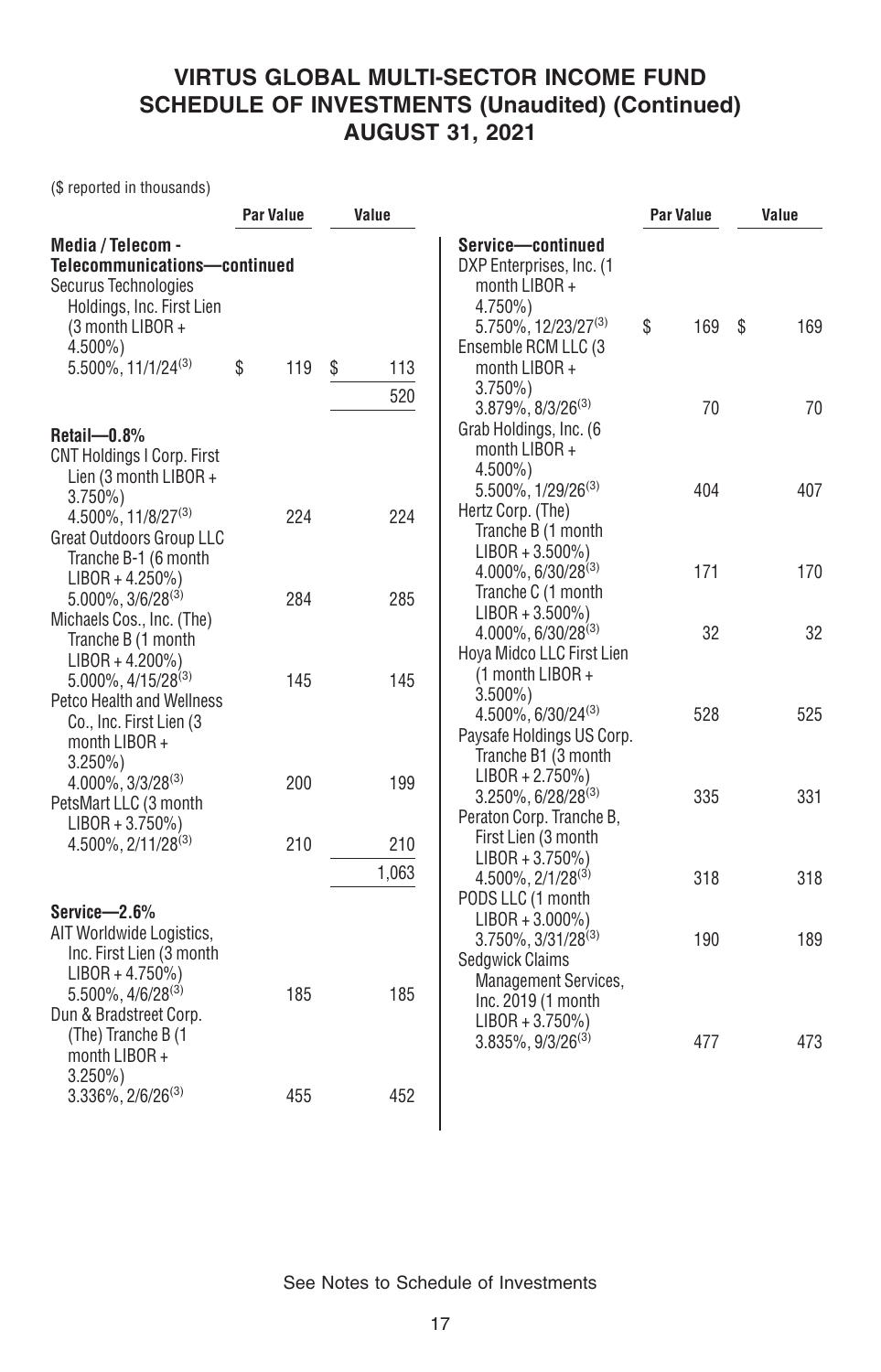(\$ reported in thousands)

| <b>Par Value</b>                 | Value     |                                                                            |                                                                                                                                                          | Value                                                                                                                              |
|----------------------------------|-----------|----------------------------------------------------------------------------|----------------------------------------------------------------------------------------------------------------------------------------------------------|------------------------------------------------------------------------------------------------------------------------------------|
|                                  |           | <b>PREFERRED STOCKS-2.5%</b><br>Financials-1.9%<br>Capital Farm Credit ACA |                                                                                                                                                          |                                                                                                                                    |
| \$                               | 198       | $5.000\%^{(2)}$<br>Discover Financial                                      |                                                                                                                                                          | 284                                                                                                                                |
| 89                               | 89        | 6.125%<br>MetLife, Inc. Series D,                                          |                                                                                                                                                          | 214                                                                                                                                |
|                                  |           | 5.875%                                                                     |                                                                                                                                                          | 366                                                                                                                                |
| Transportation - Automotive-0.7% |           | Series Q, 5.100%<br>Zions Bancorp NA,                                      |                                                                                                                                                          | 535                                                                                                                                |
|                                  |           |                                                                            |                                                                                                                                                          | 1,293                                                                                                                              |
| 181                              | 179       |                                                                            |                                                                                                                                                          | 2,692                                                                                                                              |
|                                  |           | Industrials-0.6%<br>General Electric Co. Series<br>D. $3.449\%^{(3)}$      |                                                                                                                                                          | 764                                                                                                                                |
| 487                              | 468       | <b>TOTAL PREFERRED STOCKS</b><br>(Identified Cost \$3,191)                 |                                                                                                                                                          | 3.456                                                                                                                              |
|                                  |           | <b>COMMON STOCKS-0.2%</b>                                                  |                                                                                                                                                          |                                                                                                                                    |
|                                  |           | <b>MYT Holding LLC</b>                                                     |                                                                                                                                                          | 153                                                                                                                                |
| 80                               | 80<br>942 | Energy- $0.0\%$<br>Frontera Energy Corp. <sup>(14)</sup>                   |                                                                                                                                                          | 42                                                                                                                                 |
|                                  |           | $Inc^{(5)(14)}$                                                            |                                                                                                                                                          |                                                                                                                                    |
|                                  |           |                                                                            |                                                                                                                                                          | 42                                                                                                                                 |
| 400                              | 396       | Financials-0.1%<br>NMG Parent LLC <sup>(14)</sup>                          | 618                                                                                                                                                      | 77                                                                                                                                 |
| <b>TOTAL LEVERAGED LOANS</b>     | 23,542    | <b>TOTAL COMMON STOCKS</b><br>(Identified Cost \$934)                      |                                                                                                                                                          | 272                                                                                                                                |
|                                  | 215       | 200S<br>3,608<br>215                                                       | Series 1 144A,<br>Services Series D.<br>Truist Financial Corp.<br>6.950%<br><b>Consumer Discretionary-0.1%</b><br>Class $B^{(14)}$<br>Hercules Offshore. | <b>Shares</b><br>$275^{(13)}$ \$<br>$190^{(13)}$<br>$313^{(13)}$<br>$465^{(13)}$<br>47,150<br>788(13)<br>29,850<br>7.526<br>10,017 |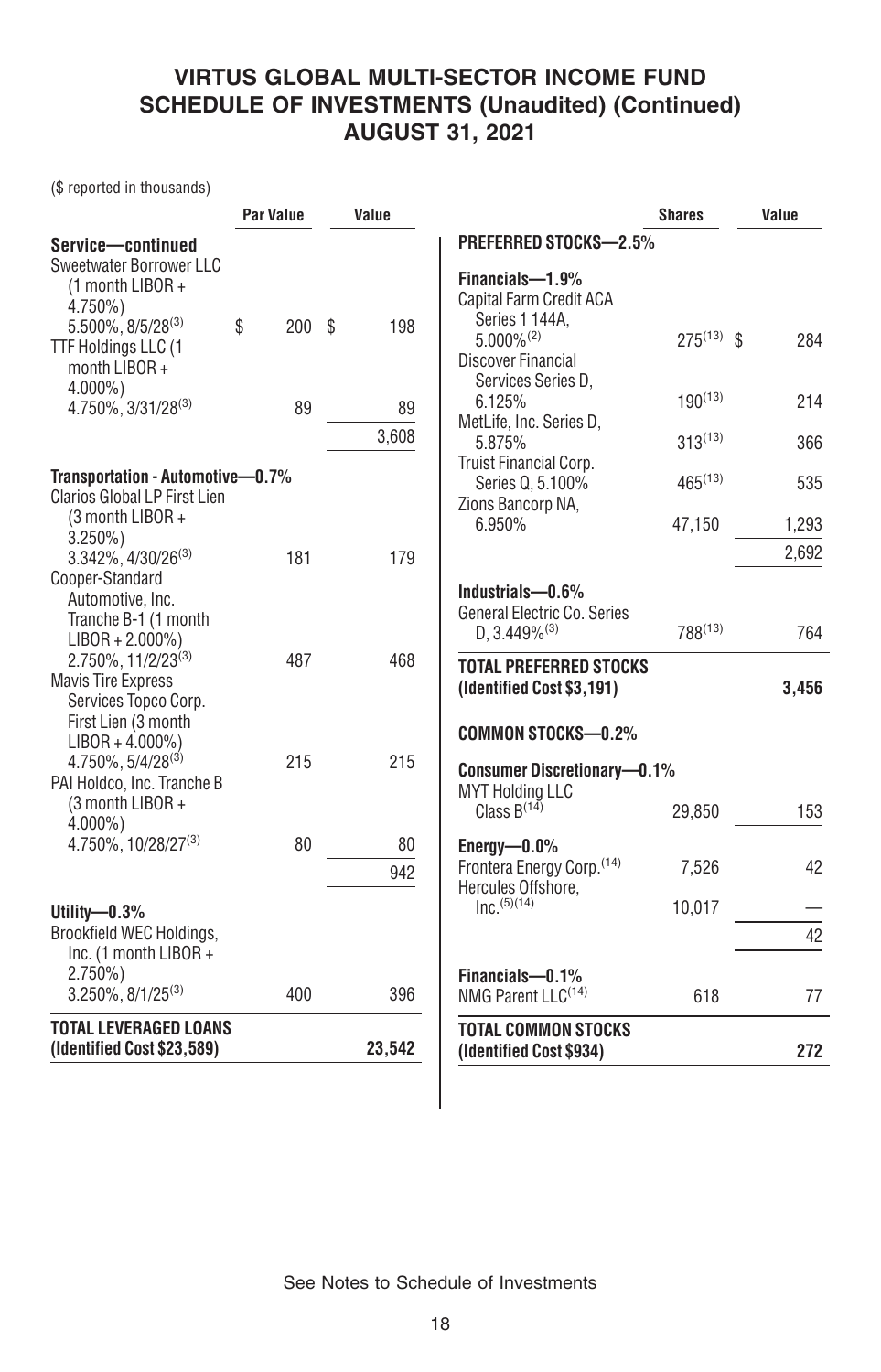(\$ reported in thousands)

|                     |                                                            | <b>Shares</b> | Value             |
|---------------------|------------------------------------------------------------|---------------|-------------------|
|                     | <b>EXCHANGE-TRADED FUNDS-2.9%</b>                          |               |                   |
|                     | iShares JP Morgan USD<br><b>Emerging Markets Bond</b>      |               |                   |
| ETF <sup>(15)</sup> |                                                            | 21,827 \$     | 2,475             |
|                     | VanEck Vectors High Yield                                  |               |                   |
|                     | Muni ETF <sup>(15)</sup>                                   | 24,400        | 1,549             |
|                     | <b>TOTAL EXCHANGE-TRADED FUNDS</b>                         |               |                   |
|                     | (Identified Cost \$4,021)                                  |               | 4,024             |
|                     | <b>TOTAL LONG-TERM</b>                                     |               |                   |
|                     | <b>INVESTMENTS-135.3%</b>                                  |               |                   |
|                     | (Identified Cost \$184,250)                                |               | 187,213           |
|                     | SHORT-TERM INVESTMENT-0.9%                                 |               |                   |
|                     | <b>Money Market Mutual Fund-0.9%</b>                       |               |                   |
|                     | Dreyfus Government Cash                                    |               |                   |
|                     | Management Fund -                                          |               |                   |
|                     | <b>Institutional Shares</b>                                |               |                   |
|                     | (seven-day effective                                       |               |                   |
|                     | vield 0.030%) <sup>(15)</sup>                              | 1,180,546     | 1,181             |
|                     | TOTAL SHORT-TERM INVESTMENT                                |               |                   |
|                     | (Identified Cost \$1,181)                                  |               | 1,181             |
|                     | TOTAL INVESTMENTS-136.2%                                   |               |                   |
|                     | (Identified Cost \$185,431)                                |               | \$<br>188,394(16) |
|                     | Other assets and liabilities,                              |               |                   |
| net-(36.2)%         |                                                            |               | (50,068)          |
|                     | <b>NET ASSETS-100.0%</b>                                   |               | \$<br>138,326     |
|                     | <b>Abbreviations:</b>                                      |               |                   |
| ACA                 | American Capital Access Financial Guarantee                |               |                   |
|                     | Corp.                                                      |               |                   |
| ETF.                | Exchange-Traded Fund                                       |               |                   |
| JSC                 | <b>GMTN</b> Global Medium Term Note<br>Joint Stock Company |               |                   |
|                     | LIBOR London Interbank Offered Rate                        |               |                   |
| LLC                 | <b>Limited Liability Company</b>                           |               |                   |
| LP                  | <b>Limited Partnership</b>                                 |               |                   |
| ΝA                  | National Association                                       |               |                   |

PIK Payment-in-Kind Security

#### **Footnote Legend:**

- (1) Regulation S security. Security is offered and sold outside of the United States, therefore, it is exempt from registration with the SEC under Rules 903 and 904 of the Securities Act of 1933.
- <sup>(2)</sup> Security exempt from registration under Rule 144A of the Securities Act of 1933. These securities may be resold in transactions exempt from registration, normally to qualified institutional buyers. At August 31, 2021, these securities amounted to a value of \$103,895 or 75.1% of net assets.
- (3) Variable rate security. Rate disclosed is as of August 31, 2021. Information in parenthesis represents benchmark and reference rate for each security. Certain variable rate securities are not based on a published reference rate and spread but are determined by the issuer or agent and are based on current market conditions, or, for mortgage-backed securities, are impacted by the individual mortgages which are paying off over time. These securities do not indicate a reference rate and spread in their descriptions.
- (4) Security in default; no interest payments are being received during the bankruptcy proceedings.
- $(5)$  The value of this security was determined using significant unobservable inputs and is reported as a Level 3 security in the Fair Value Hierarchy table located after the Schedule of Investments.
- (6) No contractual maturity date.
- (7) The first payment of cash and/or principal will be made on October 1, 2021.
- $(8)$  100% of the income received was in cash.
- (9) This loan will settle after August 31, 2021, at which time the interest rate, based on the LIBOR and the agreed upon spread on trade date, will be reflected.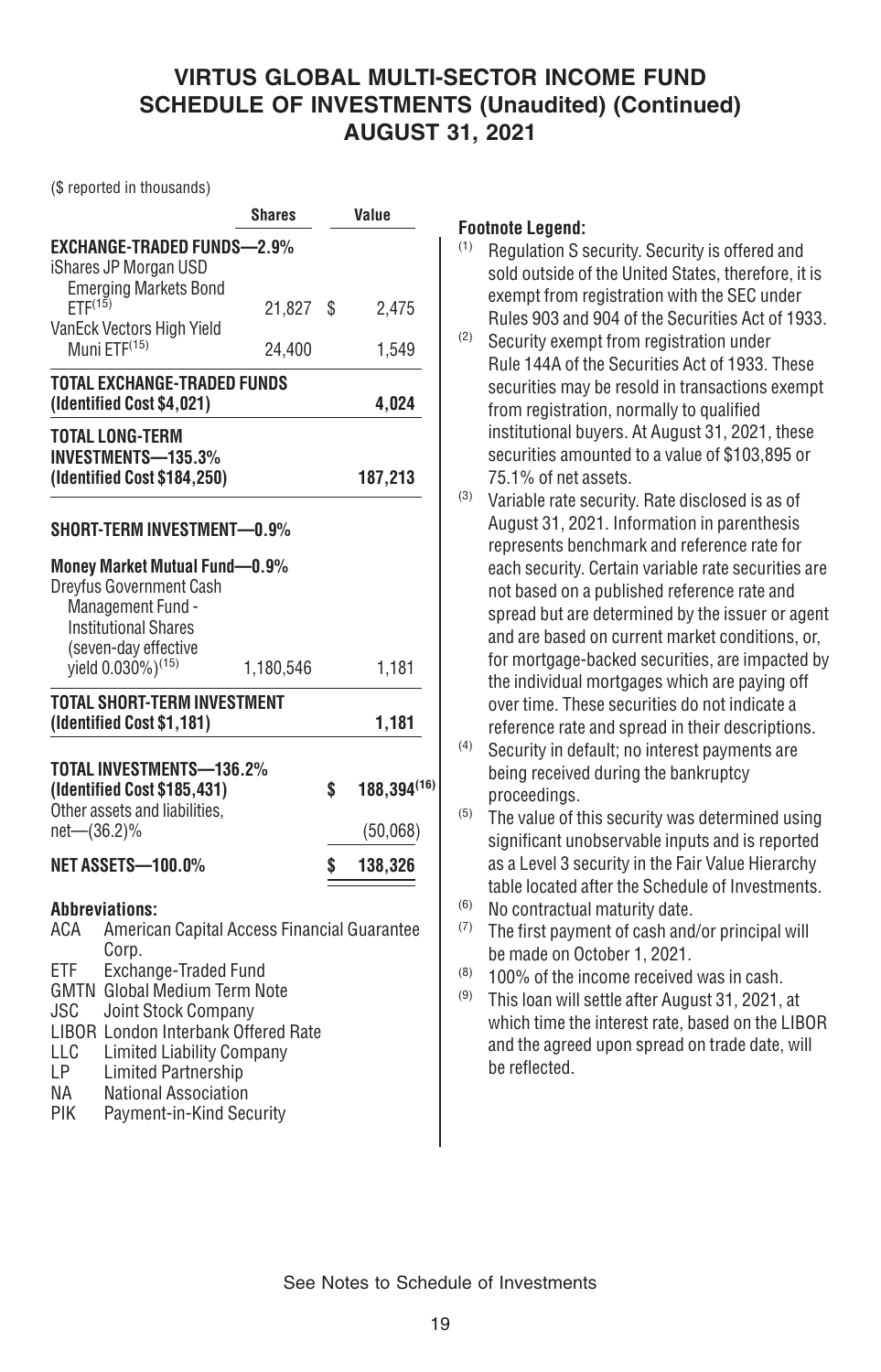(\$ reported in thousands)

- (10) 60% of the income received was in cash and 40% was in PIK
- (11) Security is fixed rate.
- (12) Security in default, interest payments are being received during the bankruptcy proceedings.
- (13) Value shown as par value.
- (14) Non-income producing.
- (15) Shares of this fund are publicly offered, and its prospectus and annual report are publicly available.
- (16) All or a portion of the portfolio segregated as collateral for borrowings.

#### **Country Weightings†**

| <b>United States</b>                                       | 58%            |
|------------------------------------------------------------|----------------|
| Mexico                                                     | 6              |
| Indonesia                                                  | 3              |
| Canada                                                     | 3              |
| Netherlands                                                | $\overline{2}$ |
| Chile                                                      | 2              |
| Saudi Arabia                                               | 2              |
| <b>Other</b>                                               | 24             |
| Total                                                      | 100%           |
| <sup>†</sup> % of total investments as of August 31, 2021. |                |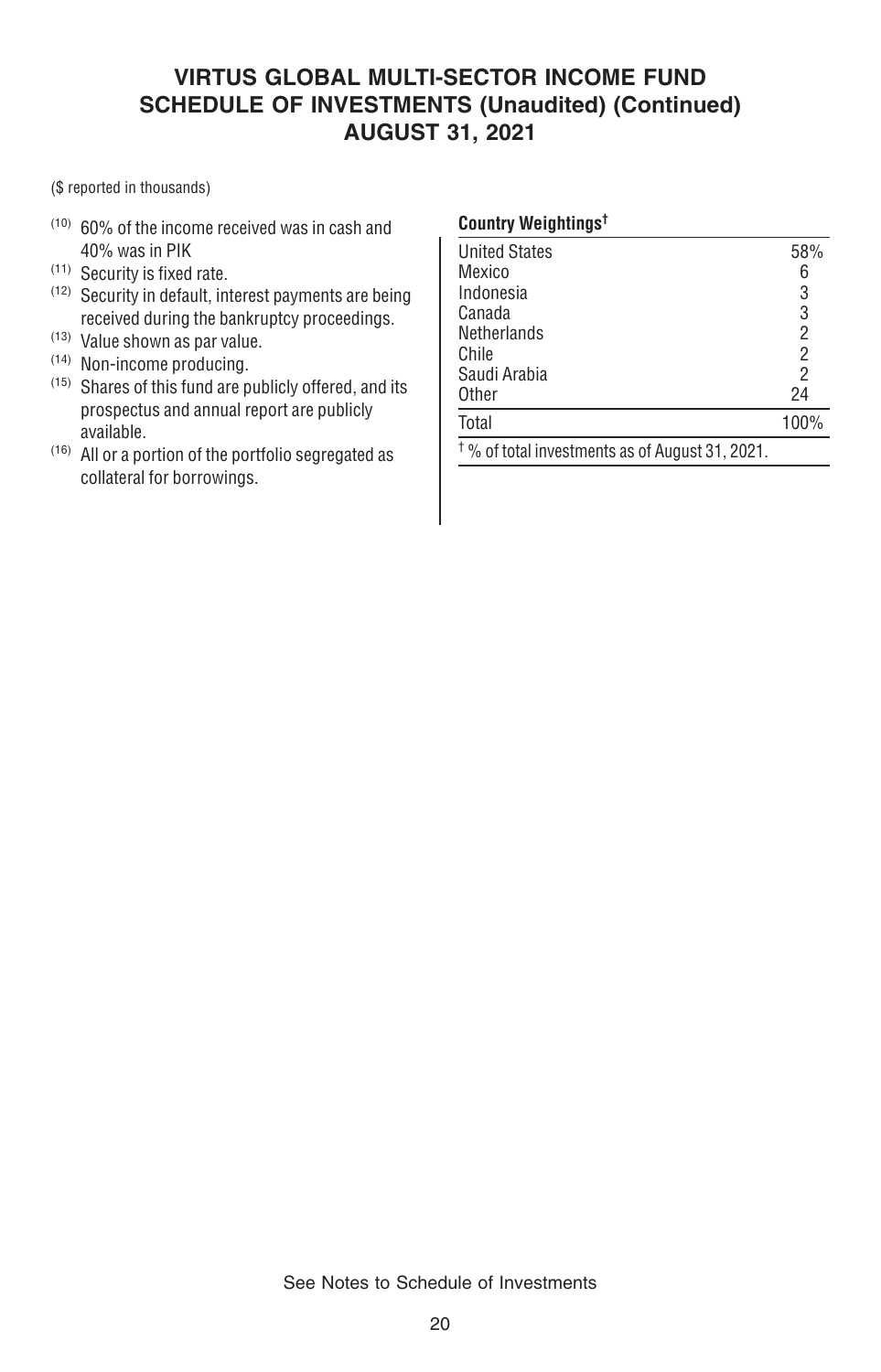#### (\$ reported in thousands)

The following table summarizes the market value of the Fund's investments as of August 31, 2021, based on the inputs used to value them (See Security Valuation Note 1 in the Notes to Schedule of Investments):

|                                      | Total<br>Value at<br>August 31, 2021 | Level 1<br><b>Quoted Prices</b> | Level <sub>2</sub><br>Significant<br>Observable<br>Inputs | Level 3<br>Significant<br>Unobservable<br>Inputs |
|--------------------------------------|--------------------------------------|---------------------------------|-----------------------------------------------------------|--------------------------------------------------|
| Assets:                              |                                      |                                 |                                                           |                                                  |
| <b>Debt Securities:</b>              |                                      |                                 |                                                           |                                                  |
| <b>Asset-Backed Securities</b>       | \$15,172                             | \$                              | \$15,172                                                  | \$                                               |
| <b>Corporate Bonds and Notes</b>     | 87,350                               |                                 | 87.347                                                    |                                                  |
| <b>Foreign Government Securities</b> | 33,732                               |                                 | 33,732                                                    |                                                  |
| Leveraged Loans                      | 23,542                               |                                 | 23,542                                                    |                                                  |
| Mortgage-Backed Securities           | 13,169                               |                                 | 12,599                                                    | 570                                              |
| <b>Municipal Bonds</b>               | 1,866                                |                                 | 1,866                                                     |                                                  |
| <b>U.S. Government Securities</b>    | 4,630                                |                                 | 4,630                                                     |                                                  |
| <b>Equity Securities:</b>            |                                      |                                 |                                                           |                                                  |
| <b>Preferred Stocks</b>              | 3,456                                | 1,293                           | 2,163                                                     |                                                  |
| <b>Common Stocks</b>                 | 272                                  | 42                              | 230                                                       | $-$ (1)                                          |
| Exchange-Traded Funds                | 4,024                                | 4,024                           |                                                           |                                                  |
| Money Market Mutual Fund             | 1,181                                | 1,181                           |                                                           |                                                  |
| <b>Total Investments</b>             | \$188,394                            | \$6,540                         | \$181,281                                                 | \$573                                            |
|                                      |                                      |                                 |                                                           |                                                  |

 $(1)$  Includes internally fair valued securities currently priced at zero (\$0).

Security held by the Fund with an end of period value of \$153 was transferred from Level 3 to Level 2 due to an increase in trading activities during the period.

Securities held by the Fund with an end of period value of \$3 were transferred from Level 2 to Level 3 due to a decrease in trading activities during the period.

Some of the Fund's investments that were categorized as Level 3 were valued utilizing third party pricing information without adjustment. Such valuations are based on unobservable inputs. A significant change in third party information could result in a significantly lower or higher value of Level 3 investments.

Management has determined that the total value of Level 3 securities compared to total net assets is not material; therefore, the rollforward of Level 3 securities and valuation inputs are not shown for the period ended August 31, 2021.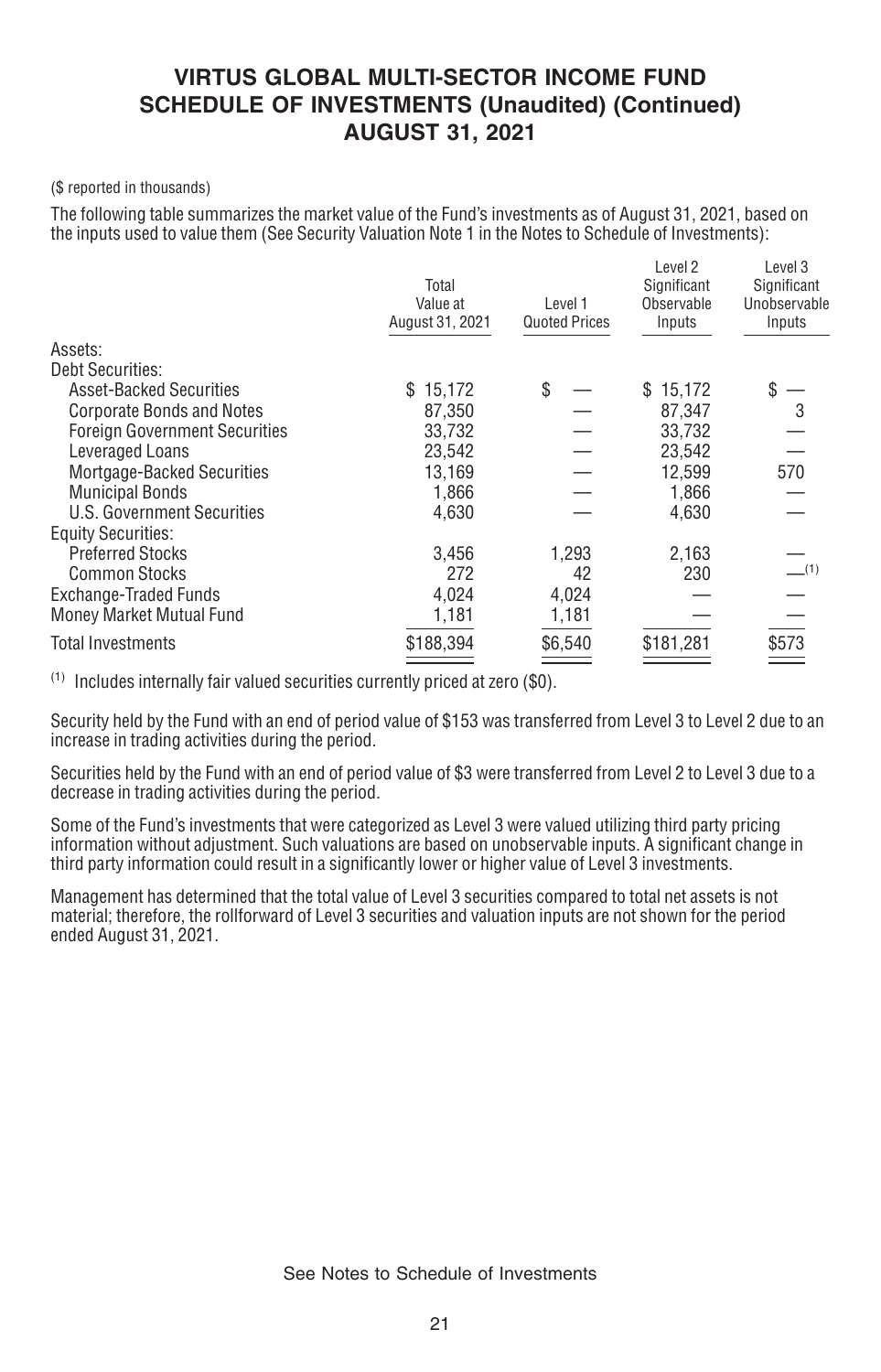#### **VIRTUS GLOBAL MULTI-SECTOR INCOME FUND NOTES TO SCHEDULE OF INVESTMENTS (Unaudited) AUGUST 31, 2021**

#### **Note 1. Significant Accounting Policies**

#### **A. Security Valuation**

The Fund utilizes a fair value hierarchy which prioritizes the inputs to valuation techniques used to measure fair value into three broad levels. The Fund's policy is to recognize transfers into or out of Level 3 at the end of the reporting period.

- Level  $1$  quoted prices in active markets for identical securities (security types generally include listed equities).
- Level 2 prices determined using other significant observable inputs (including quoted prices for similar securities, interest rates, prepayment speeds, credit risk, etc.).
- Level 3 prices determined using significant unobservable inputs (including the Valuation Committee's own assumptions in determining the fair value of investments).

A description of the valuation techniques applied to the Fund's major categories of assets and liabilities measured at fair value on a recurring basis is as follows:

Equity securities are valued at the official closing price (typically last sale) on the exchange on which the securities are primarily traded or, if no closing price is available, at the last bid price and are categorized as Level 1 in the hierarchy. Restricted equity securities and private placements that are illiquid, or are internally fair valued by the Valuation Committee, are generally categorized as Level 3 in the hierarchy.

Certain non-U.S. securities may be fair valued in cases where closing prices are not readily available or are deemed not reflective of readily available market prices. For example, significant events (such as movement in the U.S. securities market, or other regional and local developments) may occur between the time that non-U.S. markets close (where the security is principally traded) and the time that a Fund calculates its net asset value ("NAV") at the close of regular trading on the New York Stock Exchange ("NYSE") (generally 4 p.m. Eastern time) that may impact the value of securities traded in these non-U.S. markets. In such cases, the Fund fair values non-U.S. securities using an independent pricing service which considers the correlation of the trading patterns of the non-U.S. security to the intraday trading in the U.S. markets for investments such as American Depositary Receipts, financial futures, Exchange Traded Funds ("ETFs"), and certain indexes, as well as prices for similar securities. Such fair valuations are categorized as Level 2 in the hierarchy. Because the frequency of significant events is not predictable, fair valuation of certain non-U.S. common stocks may occur on a frequent basis.

Debt securities, including convertible bonds, and restricted securities, are valued based on evaluated quotations received from independent pricing services or from dealers who make markets in such securities. For most bond types, the pricing service utilizes matrix pricing that considers one or more of the following factors: yield or price of bonds of comparable quality, coupon, maturity, current cash flows, type, activity of the underlying equities, and current day trade information, as well as dealer supplied prices. These valuations are generally categorized as Level 2 in the hierarchy. Structured debt instruments, such as mortgage-backed and asset-backed securities may also incorporate collateral analysis and utilize cash flow models for valuation and are